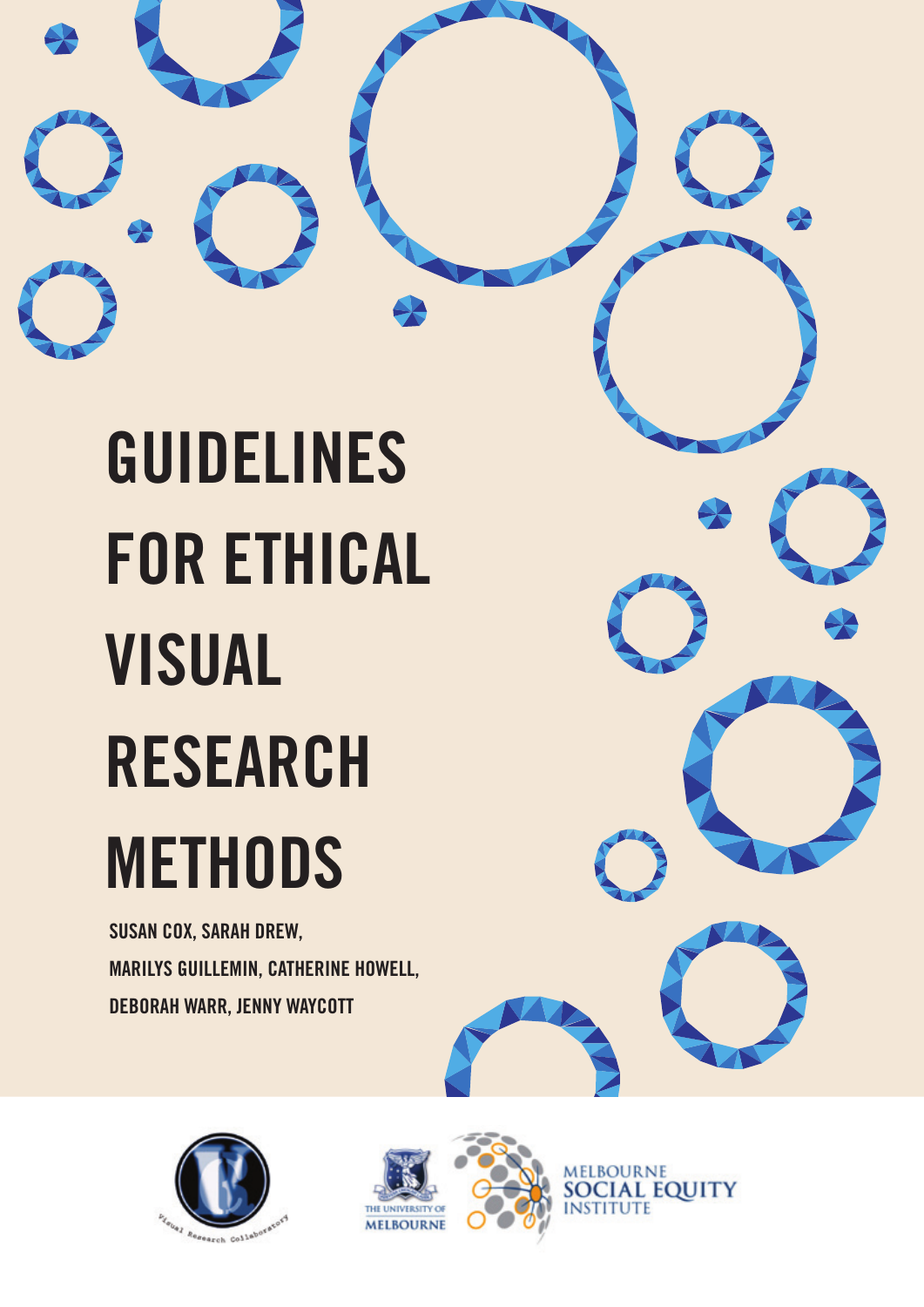© Susan Cox, Sarah Drew, Marilys Guillemin, Catherine Howell, Deborah Warr, Jenny Waycott (alphabetical order), Melbourne School of Population and Global Health, The University of Melbourne, 2014.

ISBN 978 0 7340 4907 0

First printed February, 2014

This work is joint copyright. It may be reproduced in whole or in part for study or training purposes subject to acknowledgement of the source and is not for commercial use or sale. Reproduction for other purposes or by other purposes or by other organisations requires the written permission of the authors.

Further hard copies can be obtained from:

#### Professor Marilys Guillemin

Centre for Health Equity Melbourne School of Population and Global Health 4/207 Bouverie Street, The University of Melbourne Victoria 3010 Australia E: m.guillemin@unimelb.edu.au

Electronic copies can be obtained from:

The Visual Research Collaboratory http://vrc.org.au

For citation: Cox, S. Drew, S. Guillemin, M. Howell, C. Warr, D. and Waycott, J. (2014) Guidelines for Ethical Visual Research Methods, The University of Melbourne, Melbourne.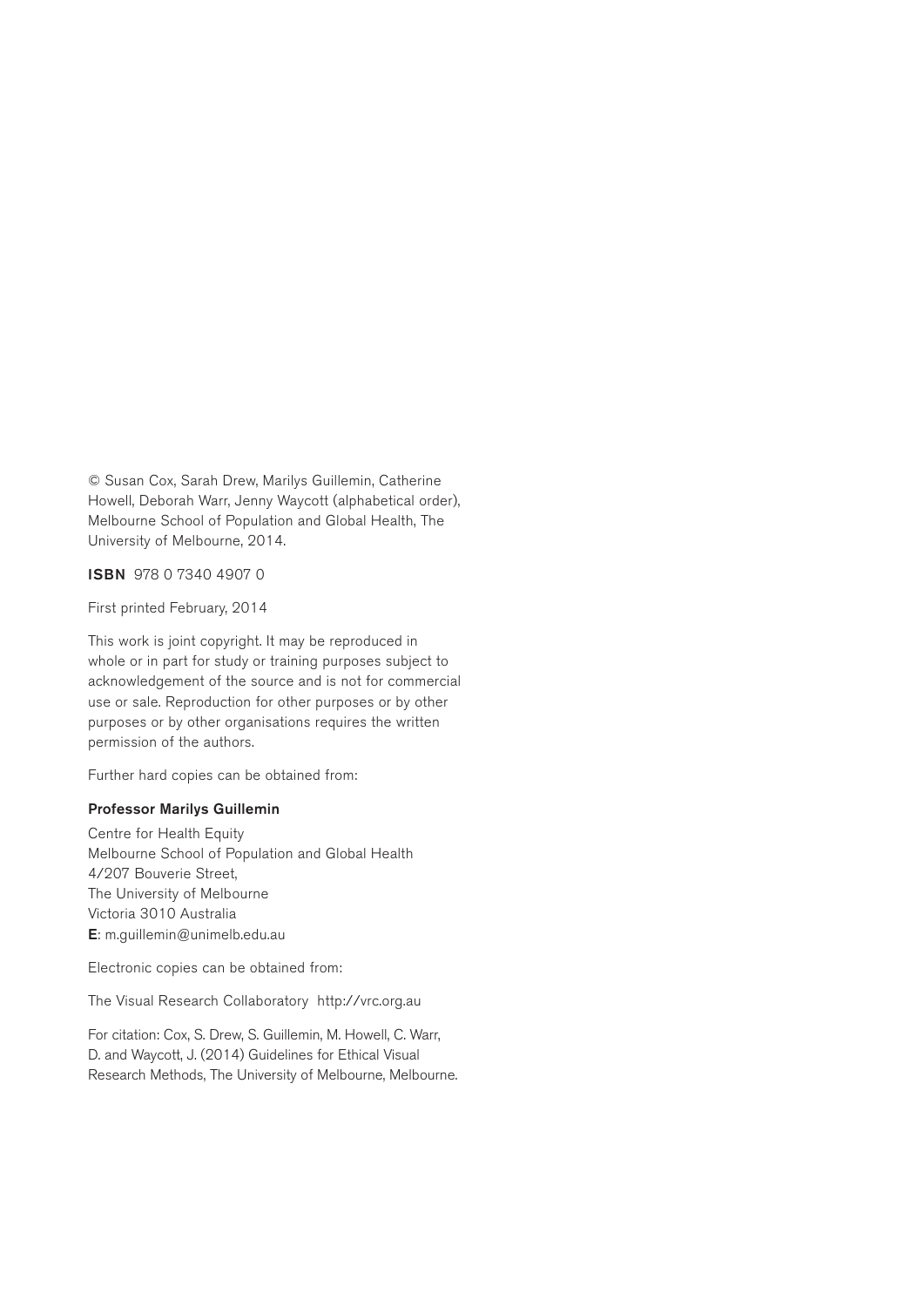# **GUIDELINES FOR ETHICAL VISUAL RESEARCH METHODS**

**SUSAN COX, SARAH DREW,** MARILYS GUILLEMIN, CATHERINE HOWELL, **DEBORAH WARR, JENNY WAYCOTT**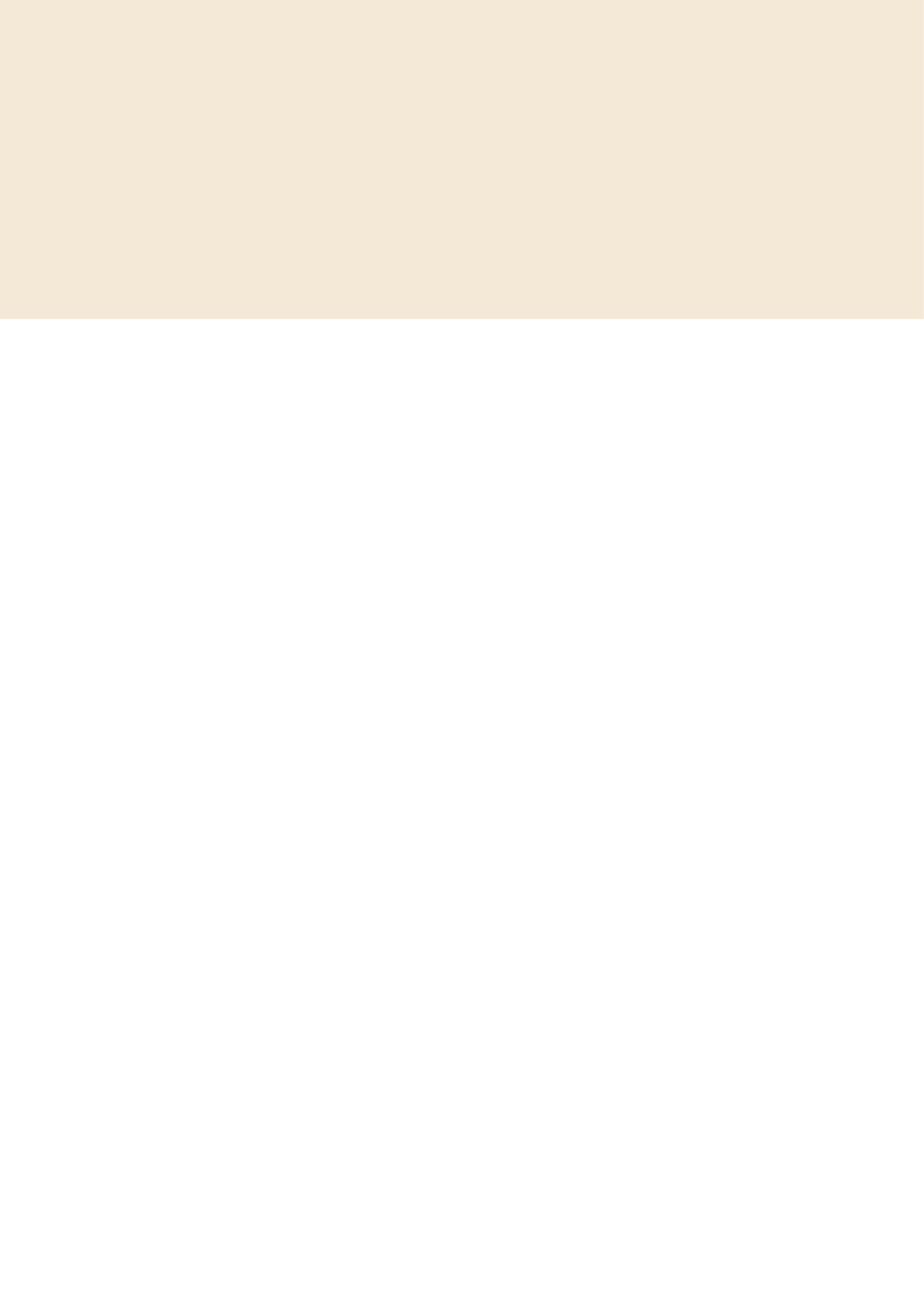# **CONTENTS**

| <b>ACKNOWLEDGEMENTS</b>                                   | 02 |
|-----------------------------------------------------------|----|
| <b>INTRODUCTION</b>                                       | 03 |
| <b>PART A: OVERVIEW</b>                                   | 04 |
| <b>PART B: CONSIDERATIONS FOR RESEARCHERS</b>             | 07 |
| <b>PART C: PRACTICAL APPROACHES FOR ETHICS COMMITTEES</b> | 22 |
| <b>PART D: RESOURCES</b>                                  | 26 |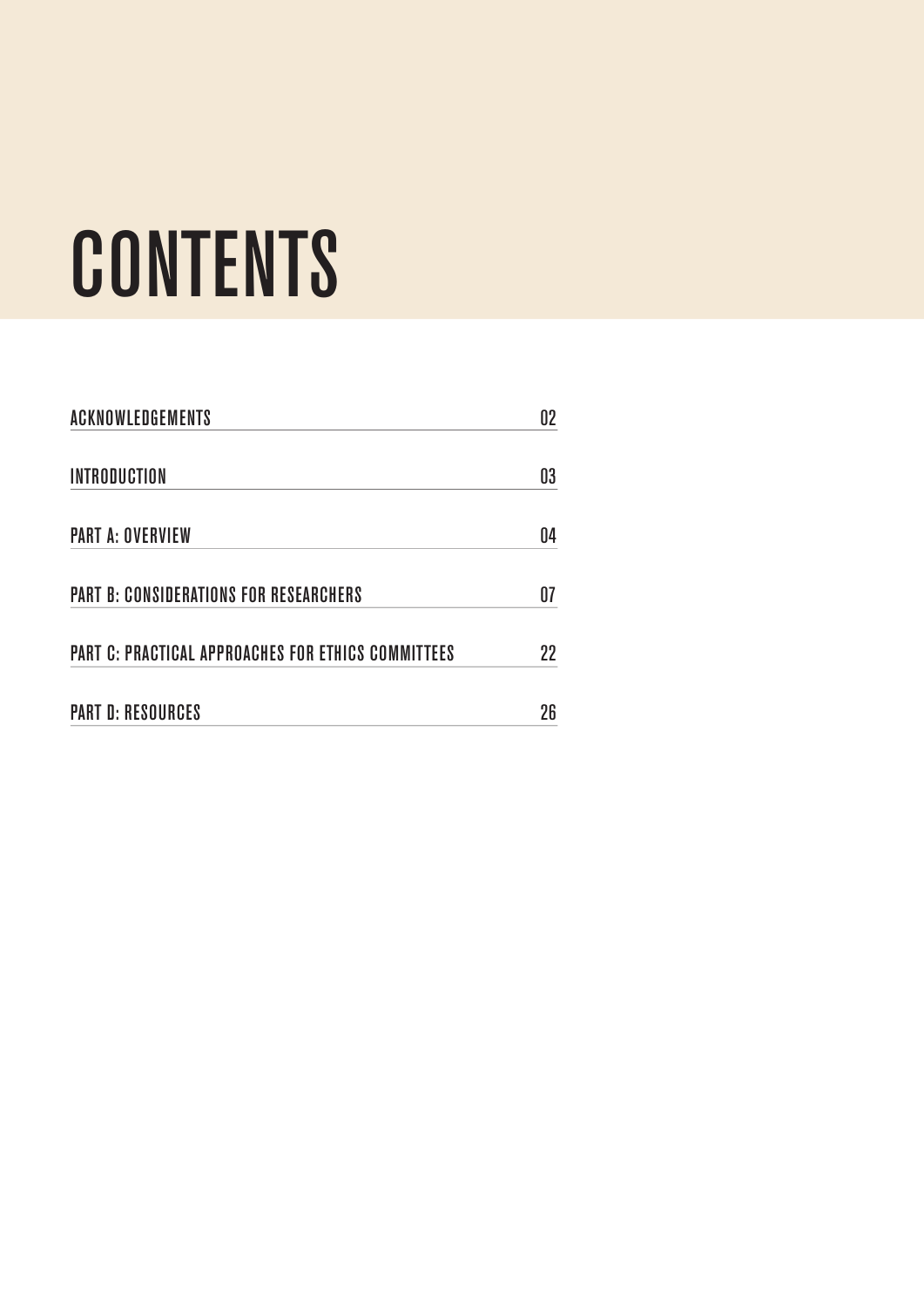<span id="page-5-0"></span>**Authors:** Susan Cox, Sarah Drew, Marilys Guillemin, Catherine Howell, Deborah Warr, Jenny Waycott (alphabetical order)

**Acknowledgements:** We are grateful for the participation and co-operation of the participants from the two ethics in visual research methods workshops, held in Melbourne, Australia and Wellington, New Zealand, which contributed to the development of these guidelines. We want to acknowledge the support of Ignacio Rojas and Assunta Hunter, project officers on this program. The insight and contributions of Cathy Vaughan and Erminia Colucci, co-leaders of the Visual Research Collaboratory, are gratefully acknowledged. We also greatly appreciate the useful and insightful comments and feedback of our colleagues in Australia and Canada who read and commented on the draft version of these guidelines. Finally, we acknowledge the financial contribution and support of the Melbourne Social Equity Institute, University of Melbourne.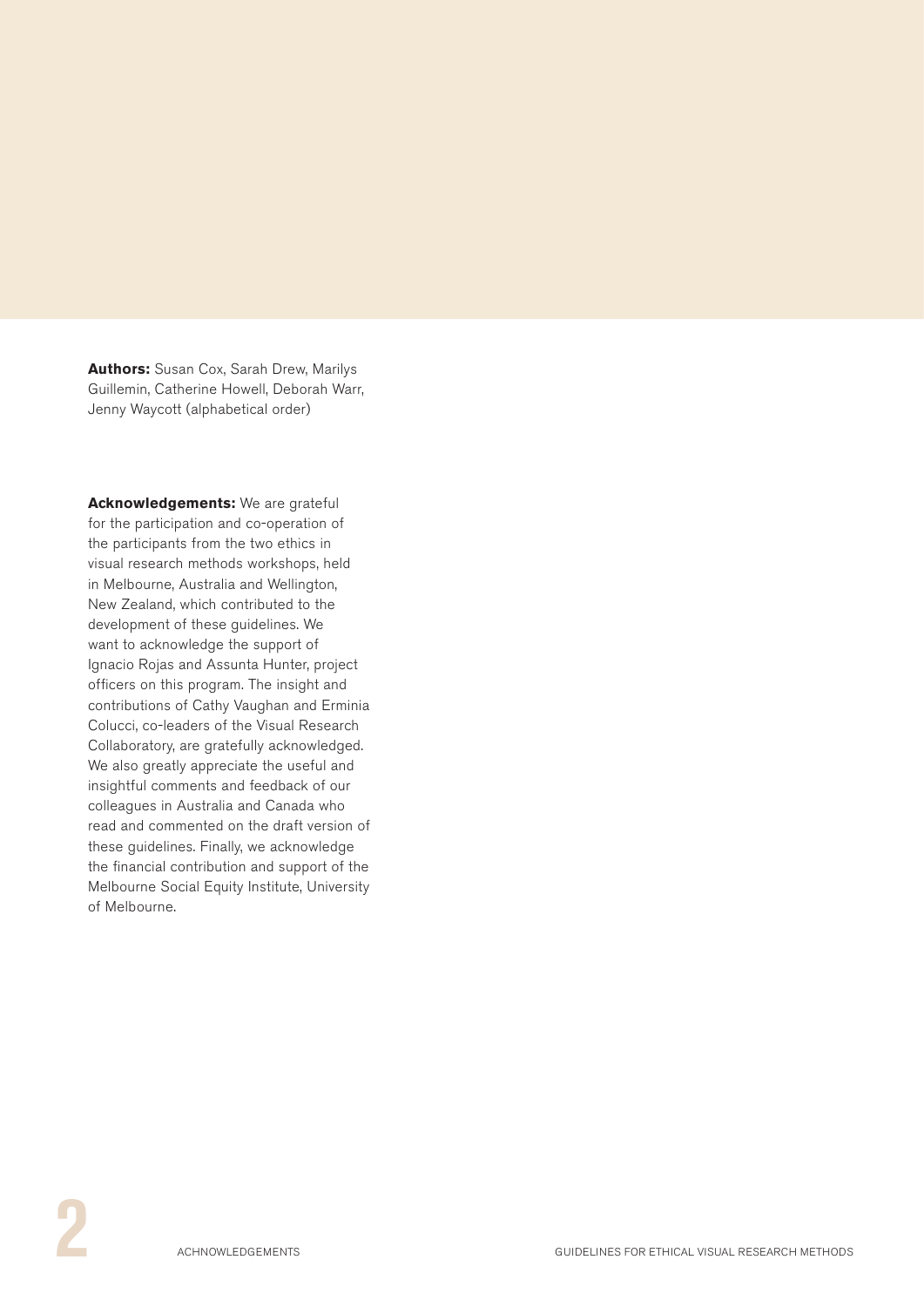# <span id="page-6-0"></span>GUIDELINES FOR ETHICAL VISUAL RESEARCH METHODS

This document presents guidelines to assist researchers and research ethics committees in recognising and responding to ethical issues that arise from the use of visual research methods. The guidelines have been developed in recognition of the growing use of visual methods in research. Visual research methods present both familiar and novel ethical issues that are often amplified by the kinds of data collected in visual research, the processes used for data collection and dissemination, and the sensitive settings in which visual methods are frequently used.

This document has four sections. Part A provides an overview of the field of visual research and explains how the guidelines were developed. Part B presents six categories of ethical issues for researchers to consider when using visual methods. Part C presents guidelines for human research ethics committees when considering visual research projects. The guidelines are not intended to be prescriptive; rather they identify critical questions that should be considered when developing and conducting studies using visual research methods. Finally, Part D lists resources that we have drawn on, and that users of these guidelines may find informative.

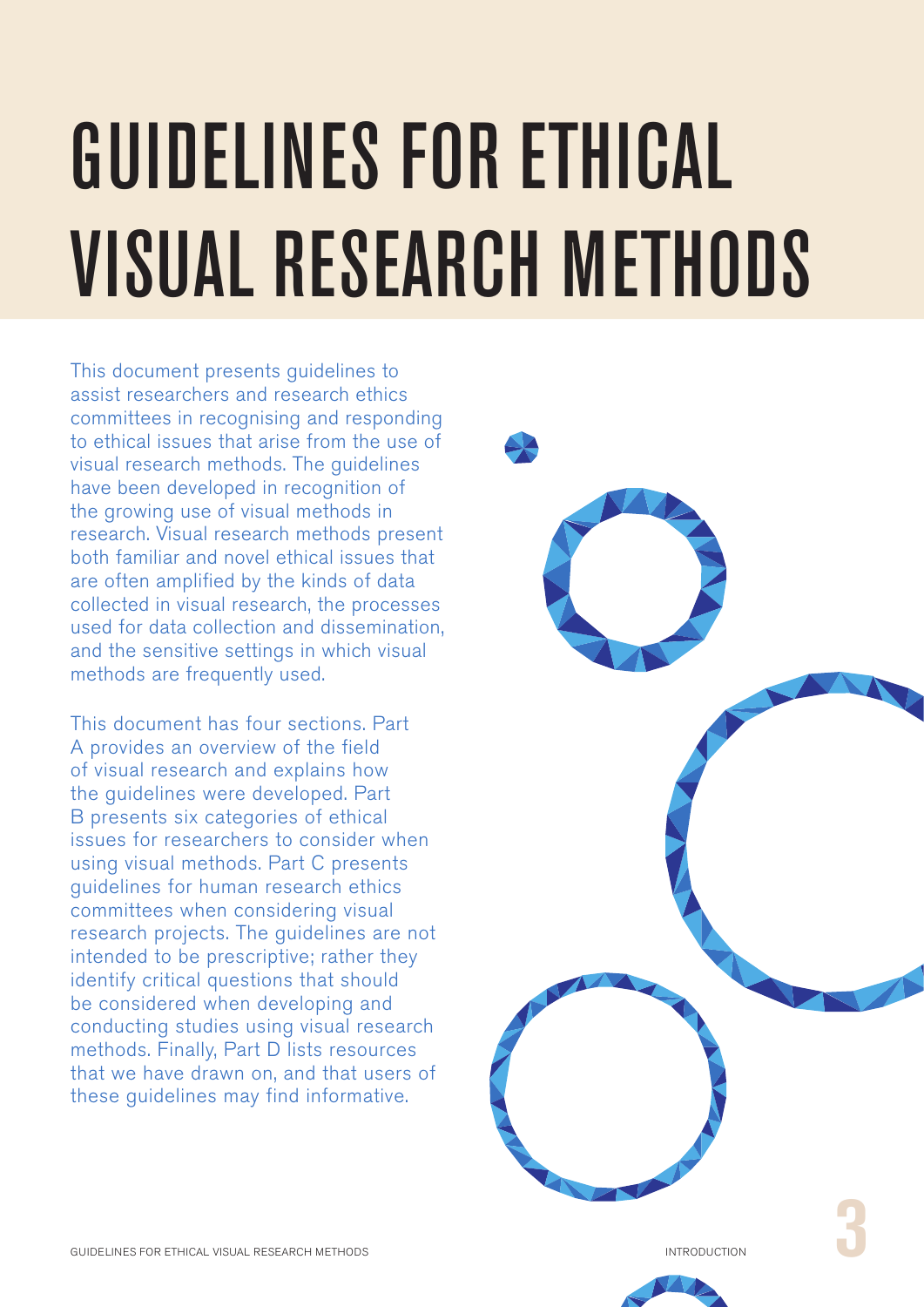# <span id="page-7-0"></span>PART A: OVERVIEW

## WHAT IS VISUAL RESEARCH?

Visual research is research that uses still or moving images either as data or to elicit meanings about the given research topic. Visual data can be collected for 'stand alone' and mixed methods studies. Forms of visual data include:

- Pre-existing or found images, such as photographs, cartoons, postcards, advertisements, maps, and artworks;
- • Researcher-generated images, which record, represent or illustrate research topics and themes; and,
- Participant-generated images, which are created when participants are asked to produce images that explore research themes in direct or indirect ways. Participantgenerated visual data can take the form of photographs, video-diaries, drawings, portraits, cartoons, and other visual artefacts.

Visual research has a long history in anthropology and, to a lesser degree, in sociology. It is increasingly being adapted across a range of disciplines, including cultural studies, geography, psychology, health and urban studies, design, art research, performance and movement studies to name a few. Digital technologies are now expanding the ways in which images can be created and shared as well as providing new applications for visual research methods. For example, internet based visual research now includes analyses of virtual characters and their experiences, Facebook images, and geospatial mapping combined with photography. It is beyond the scope of this document to discuss each of these in detail but in Part D we provide a list of resources that readers may find useful.

#### BENEFITS OF VISUAL **RESEARCH**

The saying, 'A picture is worth a thousand words', applies equally to research. Where social research has largely relied on numbers and words to depict social life, visual methods offer exciting potential to enhance the epistemological and political effects of research. For both researchers and research participants, still and moving images are a very powerful and significant means of communicating ideas, while opening up ways of seeing and knowing. Visual methods generate richly textured and nuanced accounts and can be used to explore abstract phenomena that are made more concrete through visual means. Visual methods are also beneficial when working with sensitive topics that are likely to elicit raw emotions that cannot readily be expressed in words. Using visual methods such as photographs or drawings may enable participants to begin to articulate what otherwise may have been unsayable.

With visual methods, populations who were previously limited through the strictures of standard research methods are presented with new possibilities for reflecting, describing and sharing their experiences with researchers. This enables participants to play a more active role in the process of knowledge production. When working with children or those who cannot verbally express themselves because of physical or language difficulties, visual methods are invaluable additions to researchers' methodological toolboxes. In mixed methods studies, visual approaches can be used to consider the vantage points of different social actors and display complexity that is critical for understanding contemporary social issues.

By giving presence to alternative ways of understanding social life, visual methods can heighten the political impacts of research. Compelling representations of social issues can also be used to foster public interest and galvanise social action.

The potential benefits and challenges of visual methods are important to explore and address, including new kinds of ethical dilemmas that are presented when collecting, analysing and disseminating visual data. Emerging ethical issues and risks need to be carefully considered by researchers and research ethics committees.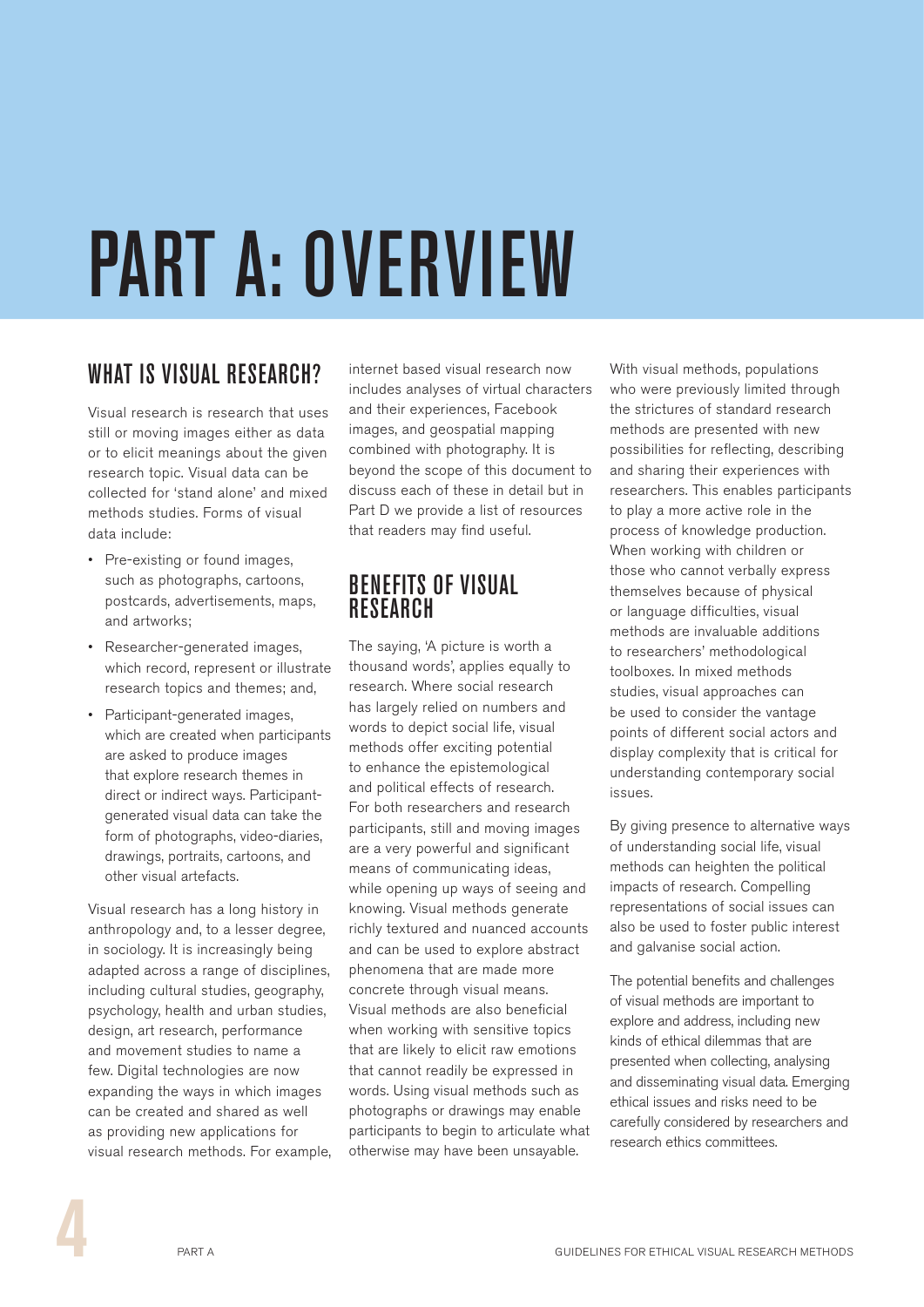*There is an ethical imperative to ensure that research participants are able to be involved in processes of knowledge creation; visual methods offer important potential to develop innovative approaches for research involving disadvantaged and disenfranchised populations and communities.*

**Deborah Warr,** Qualitative researcher and sociologist

#### THE NEED FOR GUIDELINES FOR ETHICAL VISUAL RESEARCH METHODS

There are systems and regulations in place to guide ethical practice in research, including human research ethics committee protocols and professional codes of ethical practice for researchers. Currently, however,

these often have little specific reference to visual practices or the creation and use of imagery. Visual methods require researchers to rethink how they need to respond to key ethical issues, including confidentiality, ownership, informed consent, decisions about how visual data will be displayed and published, and managing collaborative processes.

The quidelines we have developed broadly address two sets of concerns that confront researchers and members of research ethics committees. On the one hand, there are concerns that worthy and rigorous studies may not be granted ethical approval, or require revisions that compromise methodological potential, because the methods are not yet well understood by committee members. On the other hand, projects may be given ethical approval to proceed when the ethical implications are yet to be fully recognised and planned for. These concerns underline the need for practical guidelines that: (a) provide assistance in the everyday practice of visual research, and (b) are tailored to meet the needs of human research ethics committees who review and approve projects involving visual methods.

The guidelines are informed by a number of excellent resources that have been developed over the last decade (see Part D). We suggest, however, that there remain some critical gaps in these resources. These guidelines therefore provide nuanced overviews, and related critical questions, addressing six key ethical issues. We aim to prompt researchers to carefully consider the specific implications of visual research methods, and to ensure that ethics committees are sensitised to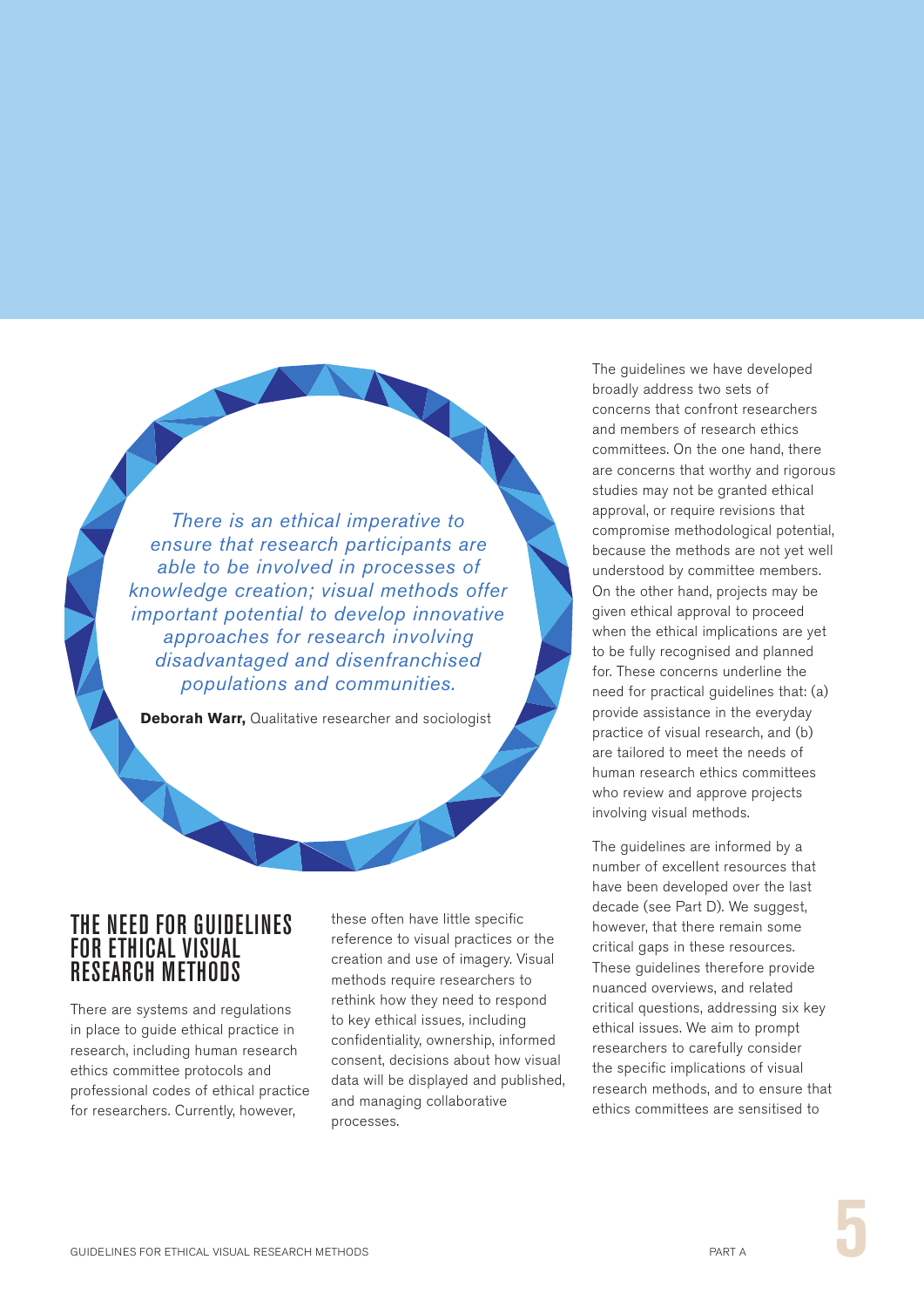the kinds of questions to ask of visual research projects. The guidelines may convince ethics committees of the need to better understand and incorporate the complexities of visual methods into their current procedures for assessing research and, in some cases, modify their requirements accordingly. The guidelines also highlight our responsibility as researchers to reassure ethics committees of the legitimacy of these methods, and point to their methodological and ethical rigour.

#### HOW THESE GUIDELINES WERE DEVELOPED

In 2012 an interdisciplinary group of committed visual researchers working in Australia and Canada came together and formed the Visual Research Collaboratory (http://vrc. org.au/) with the goal of pooling our expertise and developing practical resources to support researchers using visual methods. This project, Enabling Socially Inclusive and Ethical Visual Methodologies, was developed by a group of members of the Visual Research Collaboratory as part of a 2013 Interdisciplinary Seed Grant through the Melbourne Social Equity Institute, at the University of Melbourne. In developing these guidelines, we ran a series of workshops and meetings, bringing

together researchers with diverse interest and skills in a variety of forms of visual research. As a result of these discussions we identified a variety of ethical issues and practical concerns in visual research. We solicited a wide range of available resources, such as codes of conduct, human research ethics guidelines, and guidelines from relevant professional associations, relating specifically to visual methods. From these combined sources, we developed these guidelines as a resource for other visual researchers interested in developing a more ethically informed practice, and for human research ethics committees who approve visual research projects. Throughout the guidelines, quotations from researchers who participated in the workshops are used to illustrate issues. Interested researchers, practitioners and research ethics committee members kindly gave feedback on the guidelines to ensure their relevance and usefulness. We offer these guidelines as a work-inprogress, rather than as a definitive set of prescriptions. We are primarily social scientists, and therefore these guidelines reflect that. We invite your feedback and comments on the use of this guide and how it might be improved through the Visual Research Collaboratory website; we are particularly interested in engaging with researchers from other disciplines who face these issues.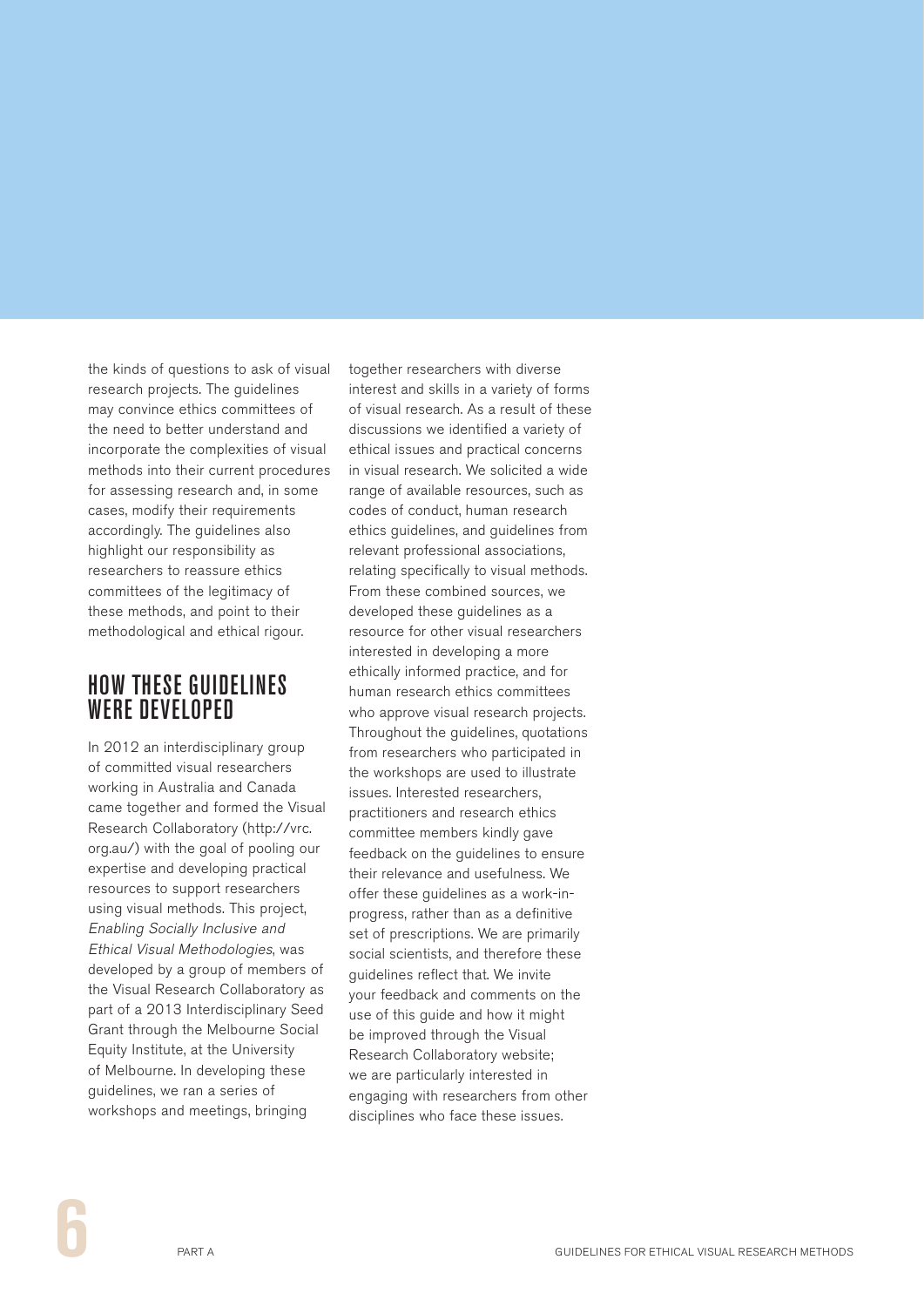# <span id="page-10-0"></span>PART B: CONSIDERATIONS FOR RESEARCHERS

#### KEY ETHICAL VALUES INFORMING VISUAL RESEARCH METHODS

Human research is governed by both legal and ethical obligations. Although these guidelines touch on legal obligations of researchers where relevant, the emphasis is on ethical values and how they guide visual research practice.

Research ethics have been developed to protect research participants from incurring harm through their involvement in research. Critical issues include avoiding physical and emotional harm; protecting research participants' anonymity and confidentiality; and promoting research that serves a public good. It is generally agreed that human research is grounded in the following key values:

- Respect this is central to human research and is the basis for autonomy and protecting and enabling research participants.
- Research merit and integrity research must have merit and offer potential benefit in order for it to be ethically justifiable; in addition research must be conducted with integrity to be deemed ethical.
- Justice research participants must be treated fairly, and the benefits and burdens of research must similarly be distributed in a fair and just manner.

Beneficence – research conducted must consider the potential benefits of the research to both the participants and the broader community, while balancing any potential harm.

These values are distilled in ethical principles guiding the professional practice of research. For researchers using visual research methods it is important to uphold these general values and principles. These values inform both 'procedural ethics' and 'ethics in practice', where procedural ethics refers to seeking approval from a human research ethics committee to conduct research, while 'ethics in practice' concerns the everyday ethical issues that arise in the actual

conduct of research and may not have been anticipated as part of the formal approval processes. In this section we present six categories of ethical issues that are relevant to visual research methods. These six categories are primarily for the consideration of researchers but will also be relevant for ethics committees to consider. In this way, they address both procedural ethics and ethics in practice. The six issues acknowledge, where relevant, national guidelines that govern ethical research, such as the Canadian Tri Council Policy Statement and Australia's National Statement on ethical conduct in human research.

*[To begin] I think it is really important to establish that 'ethical issues' include both BIG E institutional ethics (as in the ethics review committee) and small e everyday ethical and moral concerns. Ethical issues are also deeply intertwined with methodological and aesthetic issues. It is very difficult in some cases to extricate one strand from another.*

**Susan Cox, Qualitative health researcher and** research ethics committee member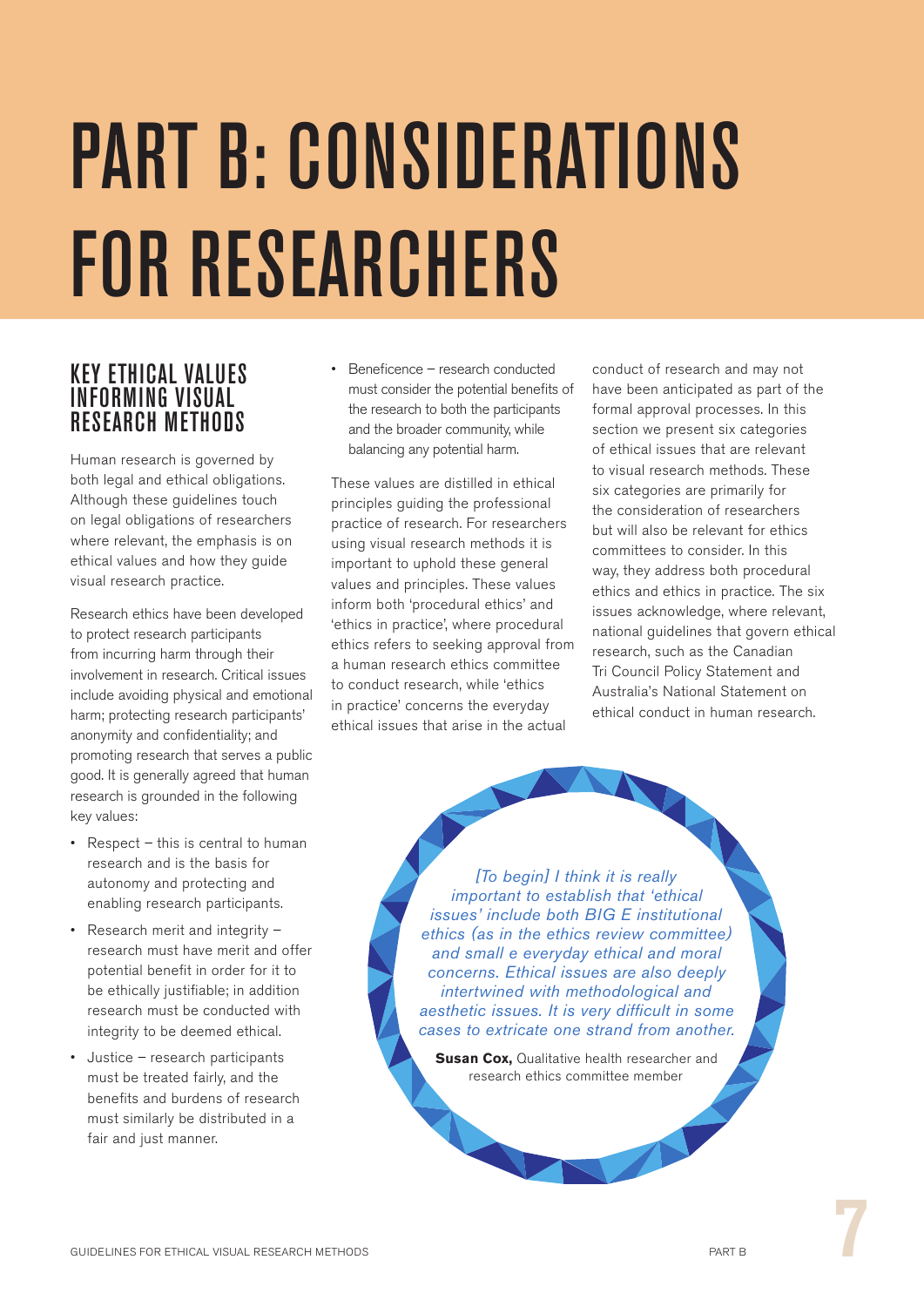#### SIX CATEGORIES FOR ETHICAL RESEARCH USING VISUAL RESEARCH METHODS

We present six categories that are grounded in the values of research and provide a guide for the practice of visual research. These six categories are: (1) confidentiality; (2) minimising harm; (3) consent; (4) fuzzy boundaries; (5) authorship and ownership; and (6) representation and audience/s. The first three categories refer to concepts that will be familiar to researchers. The other three categories may be less familiar, but are particularly relevant for visual research methods. The issues within these categories are inter-related and interlinked (See Figure 1). For each of these categories, we briefly define the ethical concept, highlight key ethical issues and identify a series of guiding questions that are designed to alert visual researchers to potential issues that need to be considered for ethical visual research practice. These questions are not meant to be exhaustive nor to work as a checklist, but rather to act as sensitising triggers for reflection.

![](_page_11_Figure_2.jpeg)

![](_page_11_Figure_3.jpeg)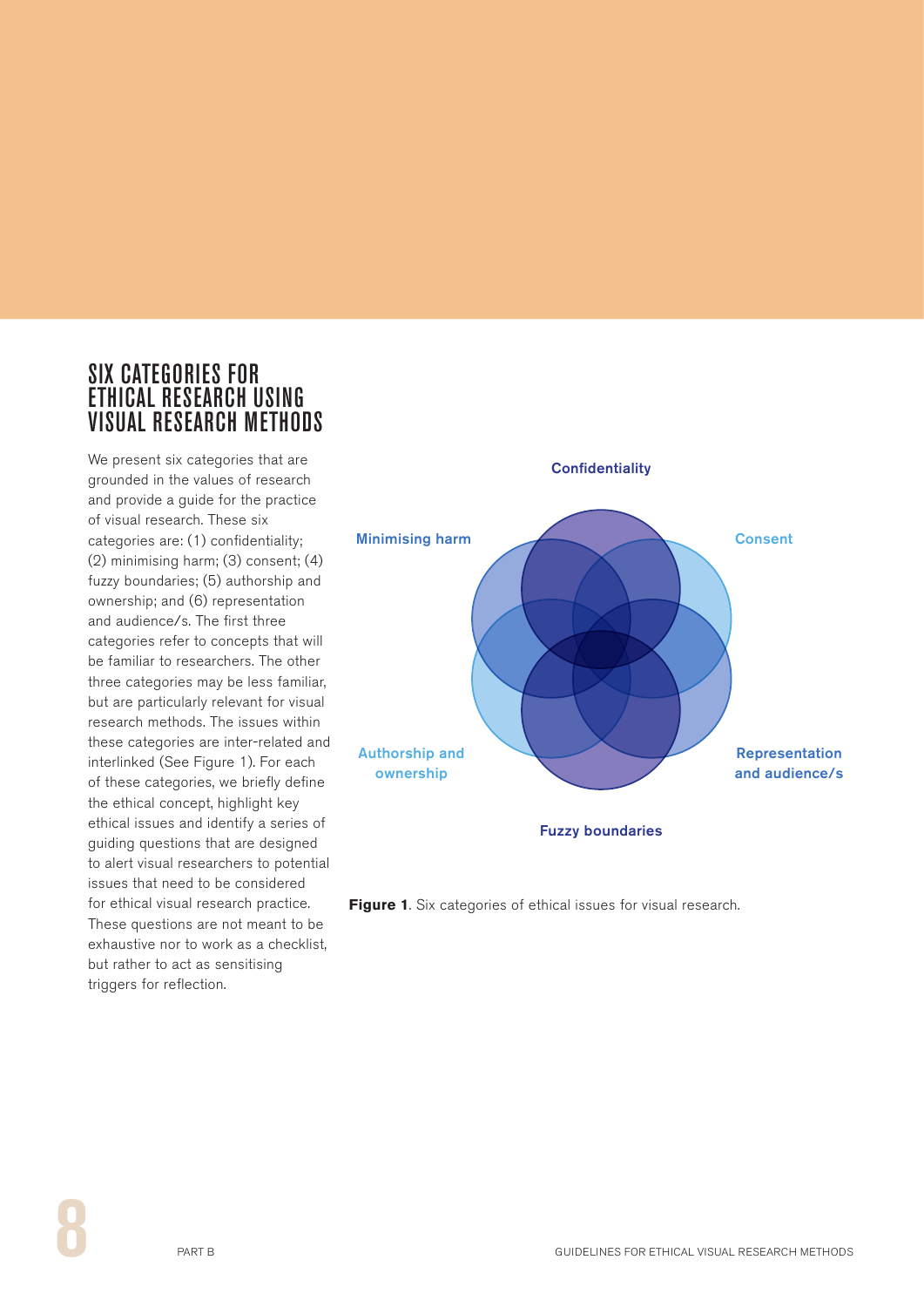### CONFIDENTIALITY

Confidentiality can be defined as a commitment to protecting an individual's privacy when that individual has disclosed information in the context of a relationship of trust in research. Confidentiality therefore relates to the researcher's intent to protect participants, but also to protect the relationship that is created between researchers and participants throughout the research process. Breaching confidentiality may limit participants' willingness to continue with research and may result in withdrawal of consent. This can diminish the reputation of research among participants and discourage participation in future research. It is important here to differentiate between the ethical value of confidentiality and the legal concept of privacy; privacy legislation focuses on data protection and controlling the uses that government and private sector organisations can make of personal information, rather than on protecting the privacy of individuals in a broader sense.

In Australia, the concept of privacy exists in state and federal law (including under the Privacy Act 1988), although it has no strict legal definition. Privacy in Australia is generally interpreted in terms of the ability to prevent intrusion into private life and to control information about oneself. Similarly, in Canada, two federal laws address privacy: the Privacy Act 1983 and the Personal Information Protection and Electronic Documents Act 2000. Additional privacy legislation exists at province and territory level. In particular, some provincial laws limit commercialisation of identifiable images without the consent of those whose person or property is identified. It is the responsibility of the researcher to understand the applicable laws within the jurisdiction of research.

The specific goals, processes. and outcomes of visual research projects require that researchers give careful consideration as to whether confidentiality is an appropriate means to achieve participants' aims and protect their privacy. This is particularly relevant to participatory research approaches that take place in community settings. Camera-based methods are noteworthy here, as they are both common, and arguably carry the most pressing ethical implications for researchers and participants.

Photography, video, and film are capable of creating highly detailed and intimate portraits of individuals. The information captured in digital camera-based images can often be used, directly or indirectly, to identify research participants, researchers, and third parties. Moreover, digital camera-based methods are able to generate large numbers of still and moving images, rapidly and inexpensively, which can be shared instantaneously and globally via the internet, often beyond the control of the researcher. Due to technological advances, including automated facial recognition and GIS/GPS (and other media still under development), choosing to omit or amend contextual information that could otherwise be used to identify a digital image file and its contents, for example, a descriptive image title, is no longer a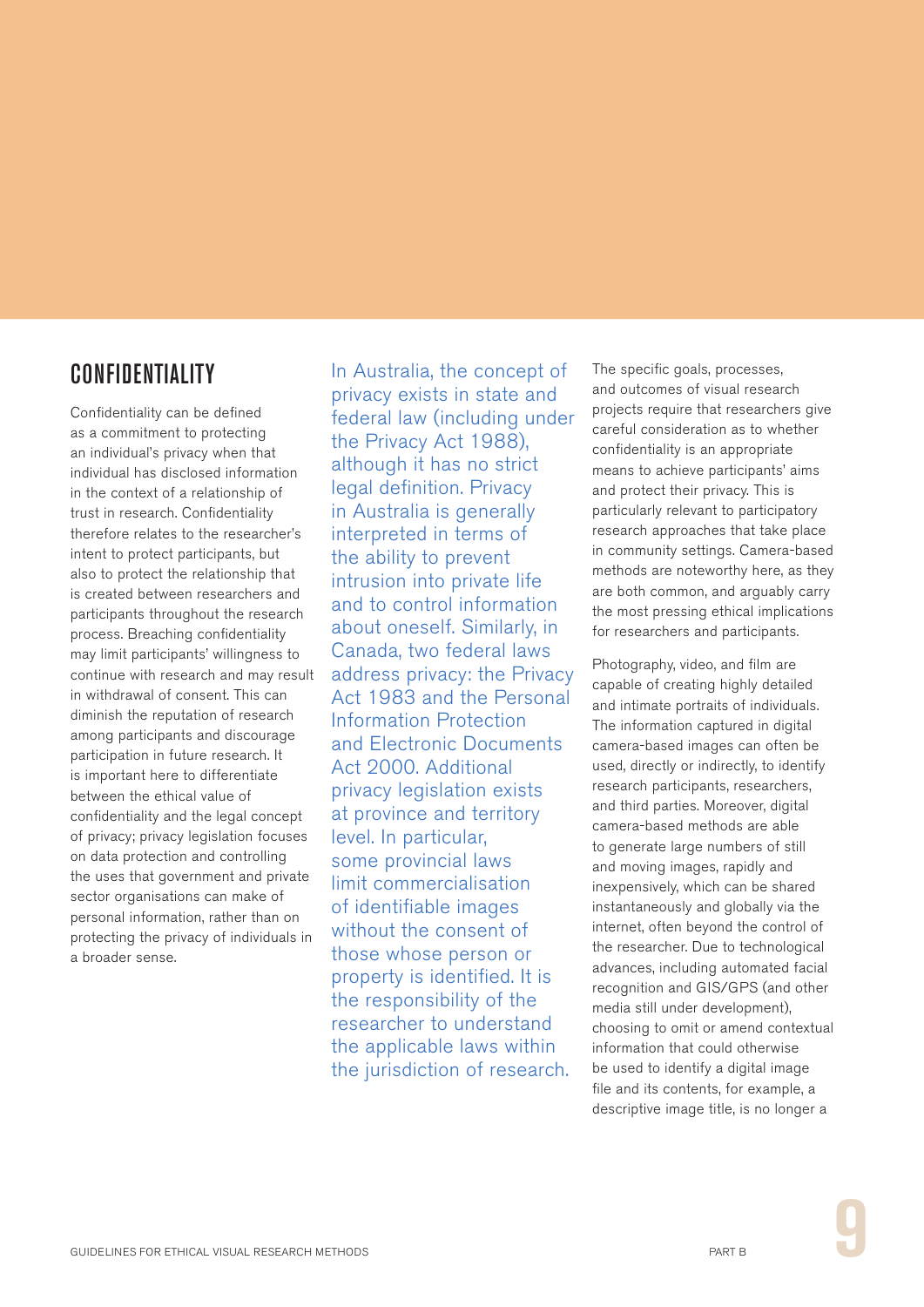guarantee of anonymity. The difficulty of assuring absolute anonymity may create particular issues where third parties, such as family members, are represented in the context of studies on topics that could be considered particularly sensitive, such as geneticrelated conditions or stigmatised illnesses like AIDS.

Moreover, in participant-centred visual research projects, a key research aim is often to empower individuals and communities to tell meaningful stories about their lives. In the context of such projects, disseminating research products in communities in which they were created may be planned as a core output of the research. Similar to other research methods such as focus groups, visual researchers must be aware that it may be impossible to guarantee complete anonymity to research participants who take part in such activities. Indeed, for participants who create such work, anonymity may be contrary to their needs and intentions.

#### QUESTIONS FOR CONSIDERATION:

• How will participants' confidentiality be protected in the visual research process? Is anonymity an appropriate strategy to maintain privacy and protect confidentiality (for example, blurring faces in photographs),

or will alternatives need to be identified and agreed on?

- • How will participants' autonomy and right to (self-)disclosure and identification be considered against the needs and wishes of others with respect to confidentiality, including the researcher(s)?
- Who needs to be consulted about privacy and confidentiality in the course of visual research, for example, research participants, research team members, and community gatekeepers?
- • Are there cultural differences between researchers and participants that could affect their understanding of privacy, or their need for privacy?
- • Is it possible that the research process may result in the creation of visual images that could infringe any laws regarding privacy, for example, photographing acts deemed 'private' or revealing images of children? What strategies will be adopted by researchers in order to reduce and/or manage this risk?
- Does research dissemination need to take different forms for different audiences in order to give due consideration to privacy? For example, images created in one context may not be able to be shared freely in another.

• How will privacy be addressed in the course of visual data management and project archiving?

# MINIMISING HARM

A key ethical consideration for all research is to minimise harm to participants while maximising the benefits of the research. In addition, should anything unexpected happen, it is the responsibility of the researcher to mitigate the harm experienced by participants and others involved in the research. It is important to consider the various ways in which the research can potentially benefit or harm individuals and communities that are part of the research, including economic costs of participating in the research. Visual research methods can create types of harm that may be unforeseen, or are beyond the harmful experiences normally considered by ethics committees. This is especially the case when visual methods are used to research sensitive topics or to engage marginalised communities in telling stories about their lives. Photo elicitation methods, for instance, can be used to share rich and personal imagery, allowing the researcher access to intimate spaces that would not normally be shared in other forms of research. Reconstructing stories on sensitive topics, particularly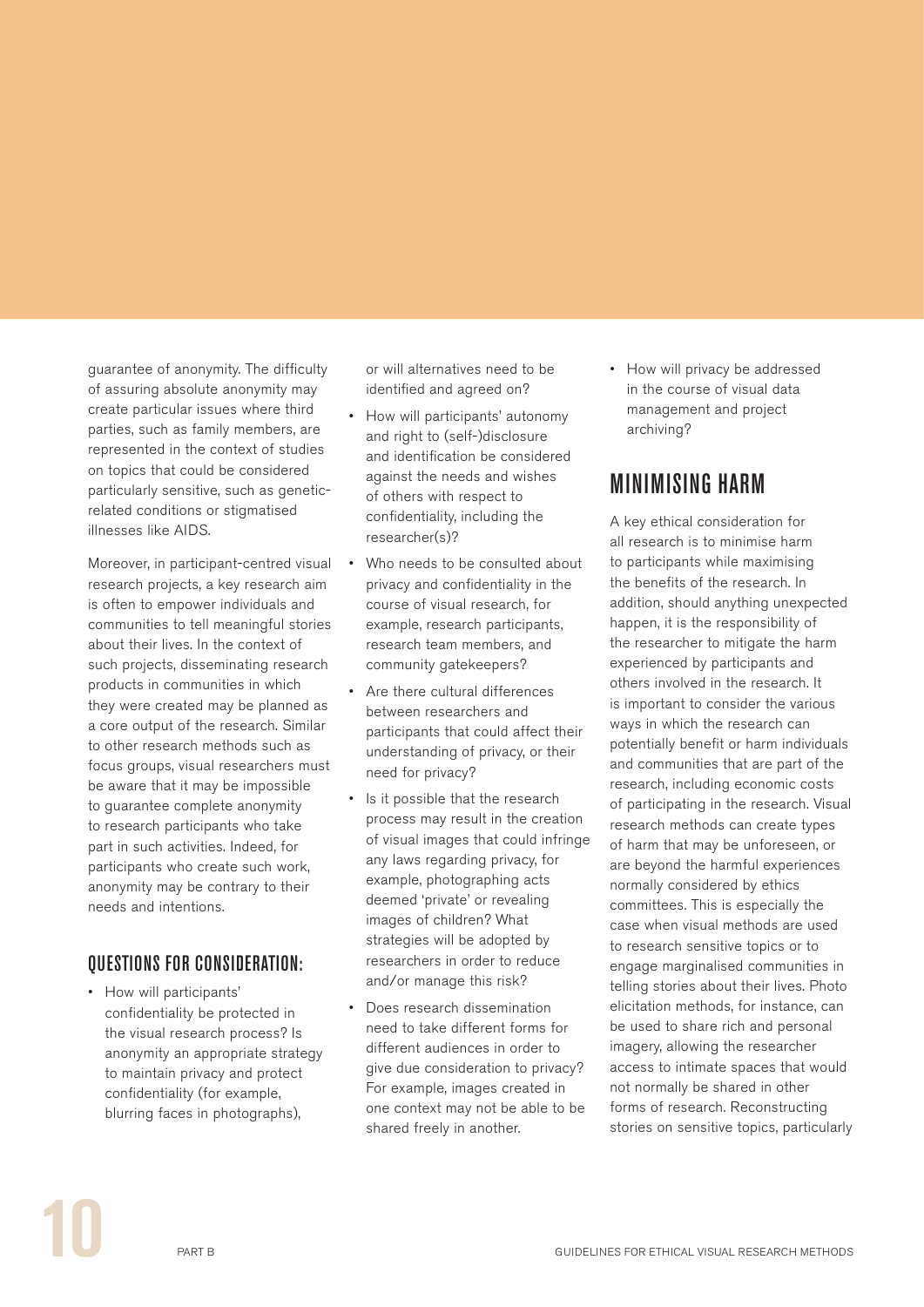through the use of evocative imagery, holds the danger that participants might suffer emotional harm from reliving upsetting events. There is potential for personal disclosures to create discomfort for participants when faced with the images they have produced; having a visual record of one's feelings could prove unexpectedly confronting for some participants. Participants may also later regret sharing such personal information. When participants engage in a creative activity, such as visual storytelling, they may feel exposed and vulnerable to criticism, particularly when the products of their creativity are shared with an external and unknown audience.

It is also important to minimise the harm that may be experienced by researchers and by audience members who are exposed to the stories told through visual methods, which may be confronting and highly personal. While it can be important and empowering for participants to share their stories, it could be distressing to researchers and audience members who are confronted with evocative imagery on sensitive topics. This can often be unexpected and unforeseen, highlighting the need for a reflexive and iterative approach to minimising harm that goes beyond the planning stages of the research.

*First, in making use of the material provided by young people in the spirit of the authorisations they have given for reproducing images, I wonder what their older selves will make of what they have authorised, several years later, and whether at that later time they will regret the level of openness and identifiableness that they previously felt comfortable with; particularly anyone who has requested that their real name be used rather than a pseudonym. For these reasons I have not gone as far with disseminating some material as I am actually authorised to do.*

**Sarah Drew, Qualitative health researcher**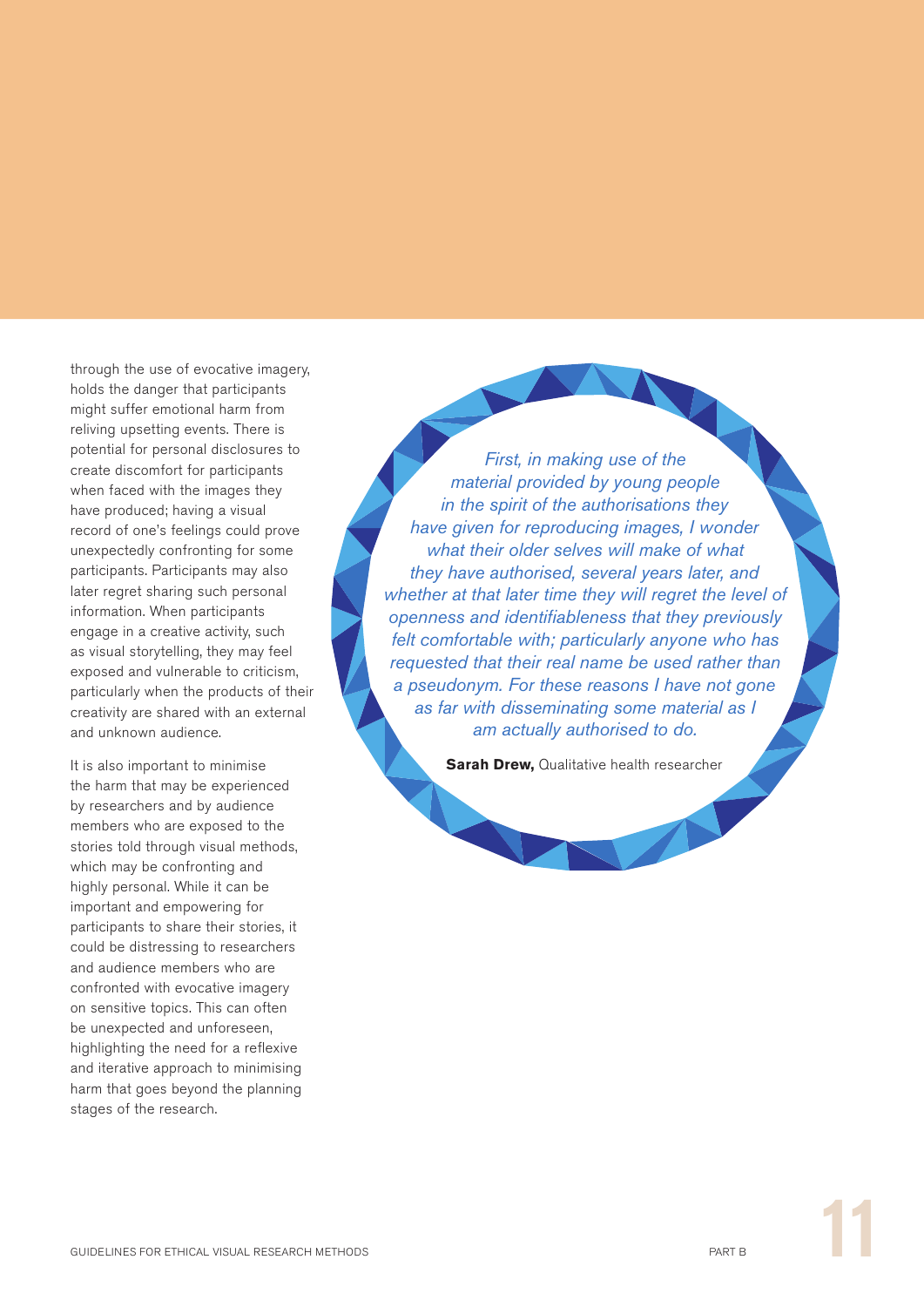#### QUESTIONS FOR CONSIDERATION:

- • What harm might participants potentially encounter as a result of telling their stories through visual methods?
- If the research involves using imagery to tell stories about a sensitive topic, what strategies are in place to ensure that this is respectful and supported, and not intrusive for participants?
- • Could participants be made vulnerable through personal creativity? If participants create visual products during the research, how will these products be shared? Will they expose participants to criticism/ridicule? Does the benefit of creating visual products outweigh the harm participants might be exposed to?
- Has the dignity of those who appear in the images or visual products been considered?
- How do researchers identify and respond to their own experiences of potential vulnerability?
- • How should audience members be warned or protected when sharing imagery from visual methods that are potentially confronting?

## **CONSENT**

A fundamental application of respect is to ensure that participants are enabled to make decisions about their research participation. Consent to participate in research must be voluntary and based on sufficient information and adequate understanding of the purpose and aims of the research, what is required from participants, and any risks that are posed to them. The conditions for consent are well established in research practice, including the different forms of obtaining consent, and procedures in situations where participants may lack the capacity to consent. However, there are issues regarding consent that are specific to visual research.

In visual research methods it is important to consider consent as pertaining not just to the collection of images but also to analysis, presentation and dissemination of images. It may be difficult for participants to fully understand the effects of producing images. The creation of images has the potential to tap into powerful emotions, memories, or beliefs that may result in discomfort or potential emotional harm for participants. Furthermore, if participants are to take part in the analytic process, the terms or conditions of their input should be raised directly with them, even if the researcher is to retain final control

of interpretation. The same principle applies to setting expectations for how data will be reported and disseminated, particularly if there is an intention to publicly exhibit images from the research. It may be especially difficult for some research participants, for example, children or people with cognitive disabilities, to fully understand the potential future consequences of disseminating certain images in research contexts or circulating them publicly. The onus is on the researcher to explain any potential consequences to the best of his or her ability.

For some visual research projects it may be appropriate to consider the process of obtaining consent not as a 'one-off', but as a series of decisions that take place at preidentified points as a project unfolds. For instance, it may be appropriate to seek consent from participants once they have created the visual products, or once they have had an opportunity to see how images are going to be used, such as a draft of a report, or a proposed selection of images for exhibition. When working in cross-cultural contexts, it may be especially appropriate to view consent in terms of a process of consultation and negotiation that requires time and relationship-building. Potentially, the process of establishing or negotiating consent could be framed in terms of various levels or stages; for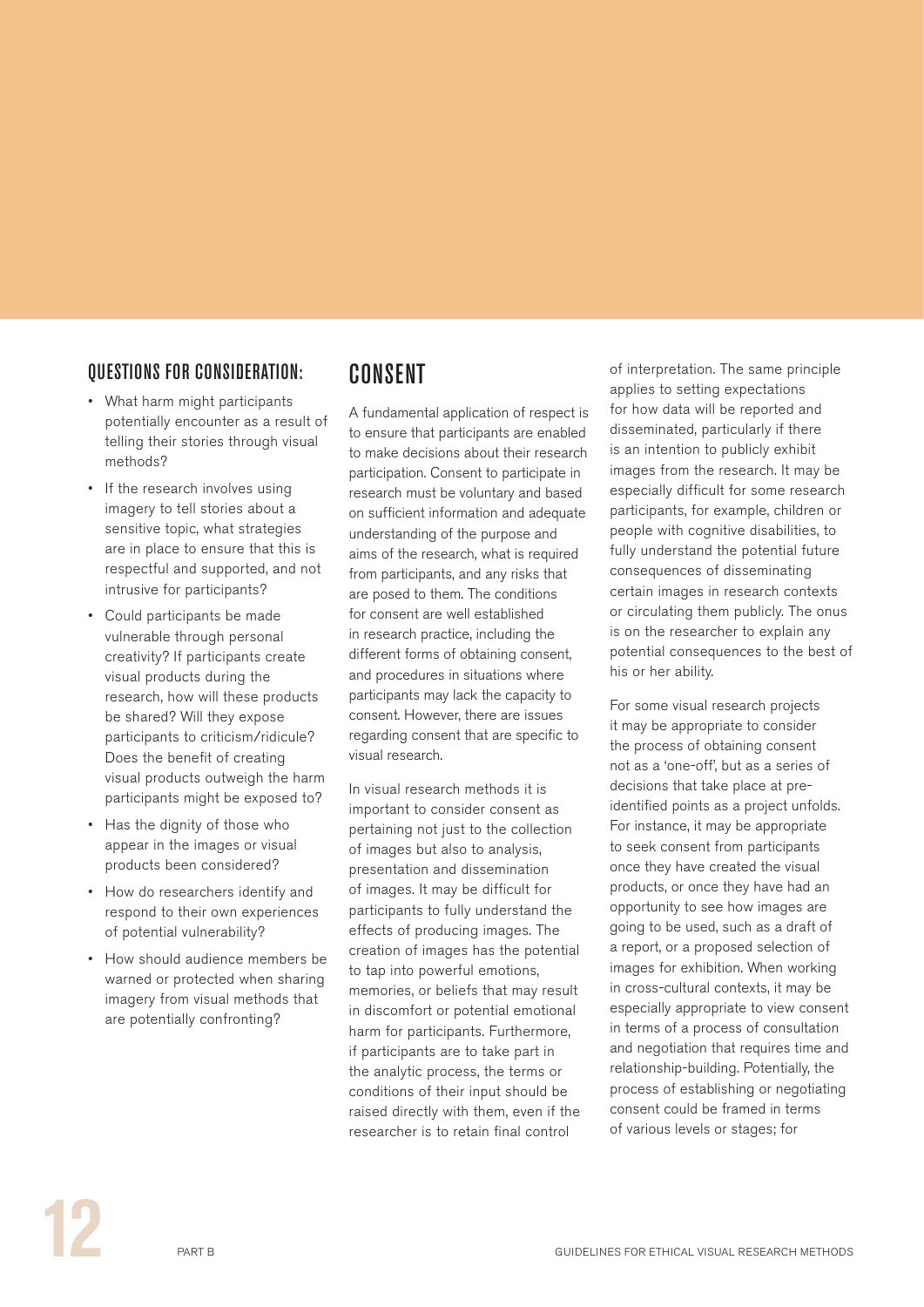example, by separating out consent to participate in research, from consent to release still and moving images. Establishing consent to use images could itself have various stages, such as consent to use images for research purposes, and a separate release for publication or dissemination.

The issue of ethical consent and dissemination can vary significantly in different cultural contexts; and the ownership, use, and impact of visual images is particularly critical here. Issues of consent may relate to which individual members of a specific community or cultural context have permission to approve images for release. Ethics processes in Western cultural institutions are often based around the notions of individual rights and individual ownership of intellectual property, with the individual seen as the agent of consent; the idea of collective or community ownership and consent may be more applicable in some contexts. Equally, it is important to be aware that intellectual property issues can arise in crosscultural research conducted from a participatory standpoint.

Some visual methods, by their nature, pose significant barriers to obtaining informed consent from the owners and/or subjects of images used as a research source; for example, working with historical photographs, pre-existing still or moving images, or contemporary "found" images

published on the internet. Despite these barriers, researchers are ethically bound to treat such images with due care and to consider carefully whether they should attempt to establish consent.

Other issues that may arise in relation to consent include: if a research participant dies during the research process or subsequently, can (or should) images of, or by, that person still be shown? Cultural protocols

may apply to the dissemination of photographs of people who have died, as in some Indigenous communities; the feelings of families and communities may also need to be considered. Visual images often have an immediacy and an affective power that can evoke strong emotions; if it is likely that the research will produce distressing images, or could evoke strong emotions, then participants should be informed of this when giving consent to participate.

*I seek to make my work participatory and consultative. This means having a staged or layered process of consent, which is individual to each participant depending on what they agree to and which stages they wish to be consulted at. Therefore I might, depending on what has been agreed, send participants copies of images to approve before they are archived, published, or shown, should they wish me to do so. Sometimes consent is revisited after a period of time. I believe that creating processes of ongoing consent offers a useful way of doing this, even though it can create a lot more administration for the researcher. It ensures that if participants want it, lines of contact can be maintained.*

**Sarah Pink,** Digital visual ethnographer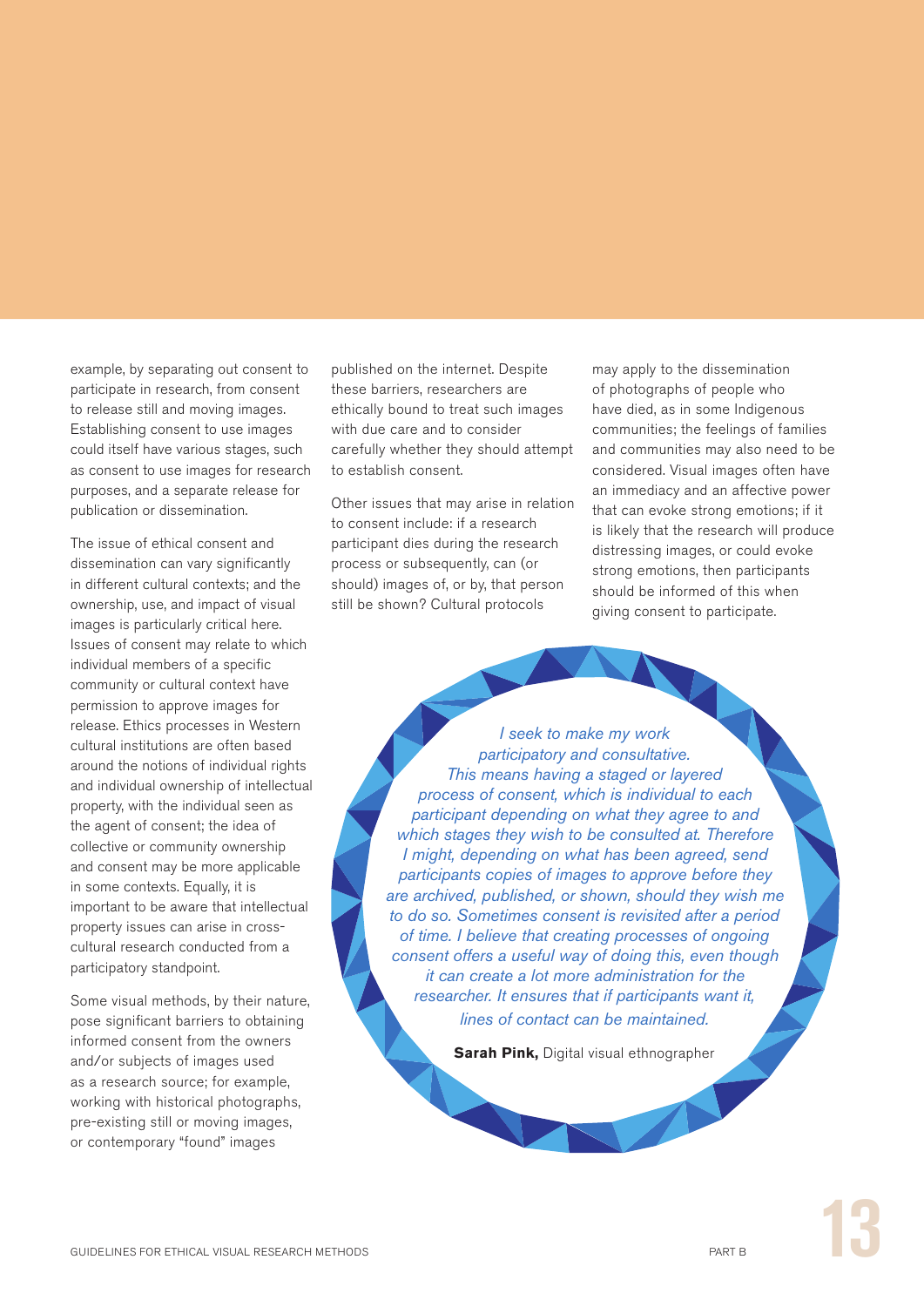*As a collaborative researcher working with the (Australian) Aboriginal community, using visual research methods involves incorporating broad consultative processes with the Aboriginal community to ensure that the use of images in research is acknowledged and the appropriate community(ies) and individuals concerned have granted permissions for their use, particularly those that include culturally sensitive images; for example, the use of images of deceased people, secret/sacred material culture etc. may be restricted.*

> **Fran Edmonds, Collaborative social** researcher

With respect to third parties who may appear in visual data generated in the course of the research process, there are both ethical and legal considerations. Ethically, it is always appropriate to seek the permission of third parties who may appear in photographs, videos, or films. From a Western urban cultural perspective, it is also polite to do so, preferably before taking a photograph or making a recording. Although it is not illegal to film or take photographs in public

places, collecting images in public places for the purposes of research may raise ethical issues depending on the topic and context. Visual research practices that capture images of third parties in which people can be identified do raise sensitive legal issues, and laws will vary in different jurisdictions; researchers need to be aware of these in their own settings. Regardless of the legal status of third parties with respect to visual data, researchers

are ethically obliged to consider 'what counts' as ethical behaviour, in terms of requesting permission from others, particularly in relation to reporting or disseminating research data.

#### QUESTIONS FOR CONSIDERATION:

- What steps will be taken by researchers to establish informed consent at relevant stages of the visual research process?
- What are the relevant laws, local policies and cultural traditions that may apply to this work?
- What will happen if an individual or community chooses to participate in research and then subsequently withdraws their consent? How will any research data relating to that individual or community be treated? Is there a point where withdrawal of consent is not possible or appropriate?
- • Are procedures around consent culturally appropriate, in relation to visual research methods?
- • Are there any implications for research participants of being identified in the future from data generated in the course of research? (This question is especially relevant if the research addresses sensitive topics, and/ or if it involves camera-based recording or photography).
- Have the researchers been open with participants about potential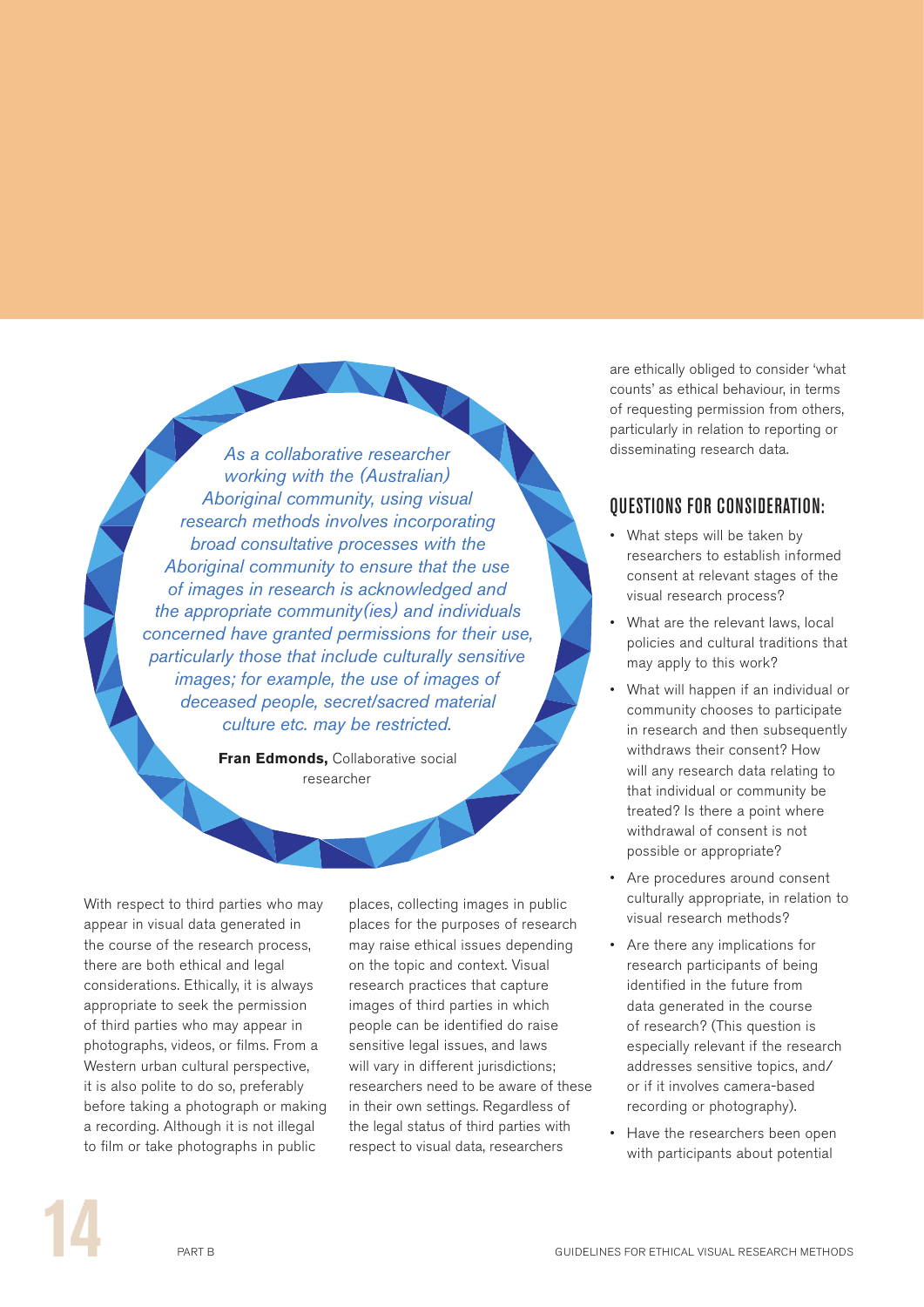future implications of the research, including the possibility that they could be identified by third parties not involved in the research process? What specific efforts have been made by researchers to help participants understand and address such implications?

- How will consent to participate or permission to use images be established in relation to third parties who are not participating directly in the research but who may appear in research data?
- If the research involves working with "found" images, how will consent be addressed?

## **FIIZZY BOUNDARIES**

In visual research methods, boundaries between the roles of researchers, participants, artists, and others involved in the project can become blurred. In addition, visual research methods may be used to serve multiple purposes, such as research, advocacy, and community engagement. This blurring of roles and purposes has been referred to as 'fuzzy boundaries' (Gubrium et al, 2013). Ethics committee procedures typically assume that the research is being conducted for a single purpose and that there are clearly defined roles between researchers and participants. We acknowledge that there is the potential for the

*How can researcher-generated images remain respectful of participants' voices? How do participants' voices and stories remain their own if they are 'filtered' through the analysis of the researcher? Does the use of researcher-generated images necessarily subvert the agendas and narratives of the participants?*

> **Alexandra Korotchenko,** Researcher in human kinetics

researcher role to become blurred in all qualitative research that involves building rapport between researchers and participants. However, this potential is intensified in projects using visual research methods because researchers may spend significant periods of time engaged in fieldwork, researchers and participants may co-create products, participants may be peer researchers, or participants may share or create images in a process that requires great personal investment beyond the normal role of a research participant. This blurring of boundaries creates ethical challenges, such as how to best exit from the project when participants have invested deeply in building relationships and contributing to the research.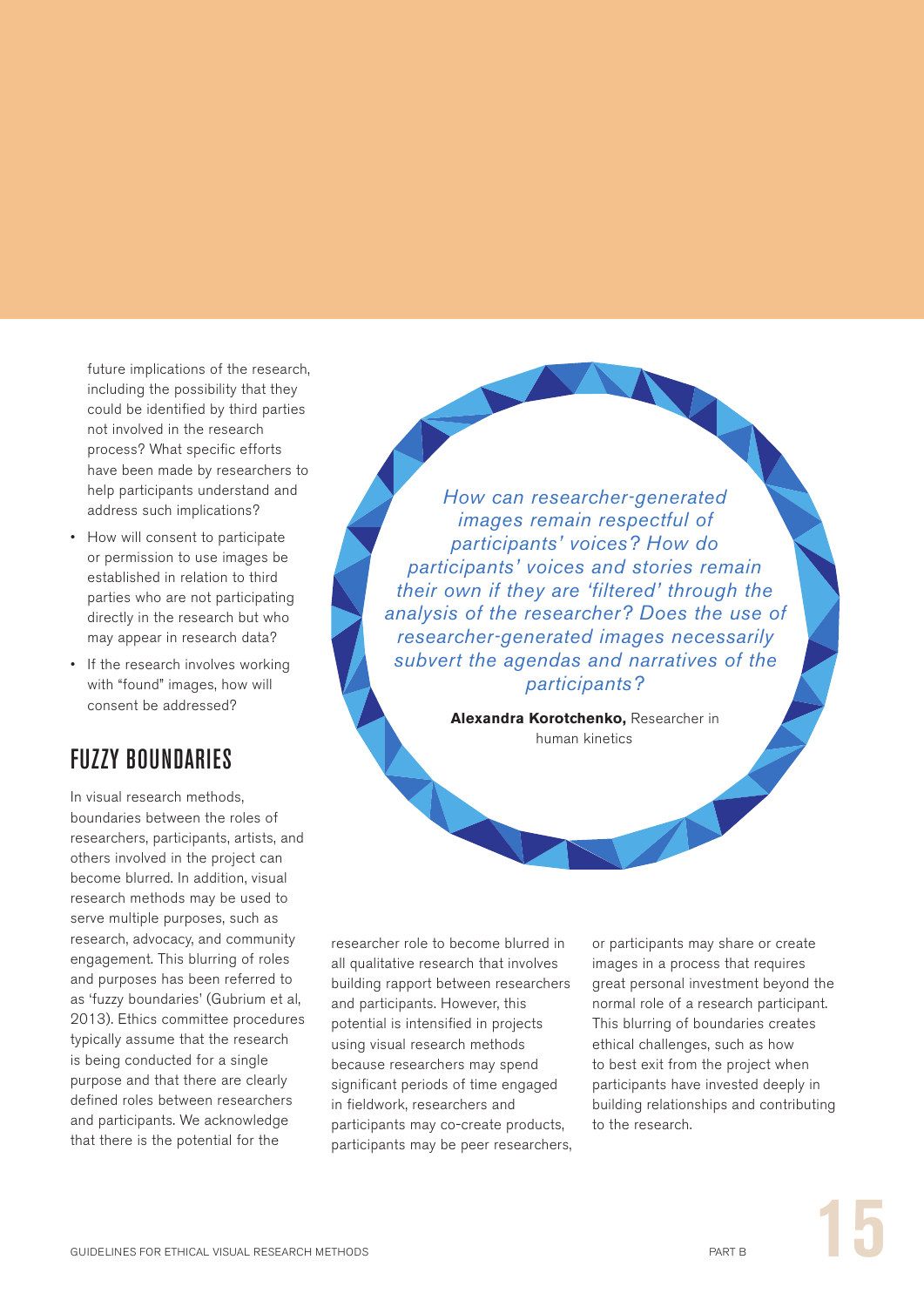Consideration also needs to be given to the multiple purposes the visual products can hold for the different people involved in the project; this also has implications for disseminating the visual products in an ethical way. If participants create photographs, artworks, or other creative products during the research process, these products may hold personal meaning for the participants that may not be shared or recognised by the research team. When visual methods are used for advocacy or community engagement projects, the artefacts that are created or analysed can serve different purposes for the multiple stakeholders involved. There are overlaps here with the issue of ownership and intellectual property: who owns the visual products created during the project, and who decides how they are to be used and represented? It is important to clearly articulate and plan for these fuzzy boundaries, and to recognise that such plans will be project and context specific.

*I was also intrigued thinking about the different interpretations of a particular visual work. With my artist hat on, I would probably feel more comfortable with that, given it is something I'm used to, but if it was a visual product I had created as part of a process versus an outcome, I don't know if I would be okay with different people assigning different meanings to it. It is almost like feeling misunderstood or even not heard. Then I think that what might help mitigate that feeling of being misunderstood would be to at least have the opportunity to comment on the work and be part of the analysis.*

> **Nicki Kahnamoui,** Artist and Executive Director, Arts Health British Columbia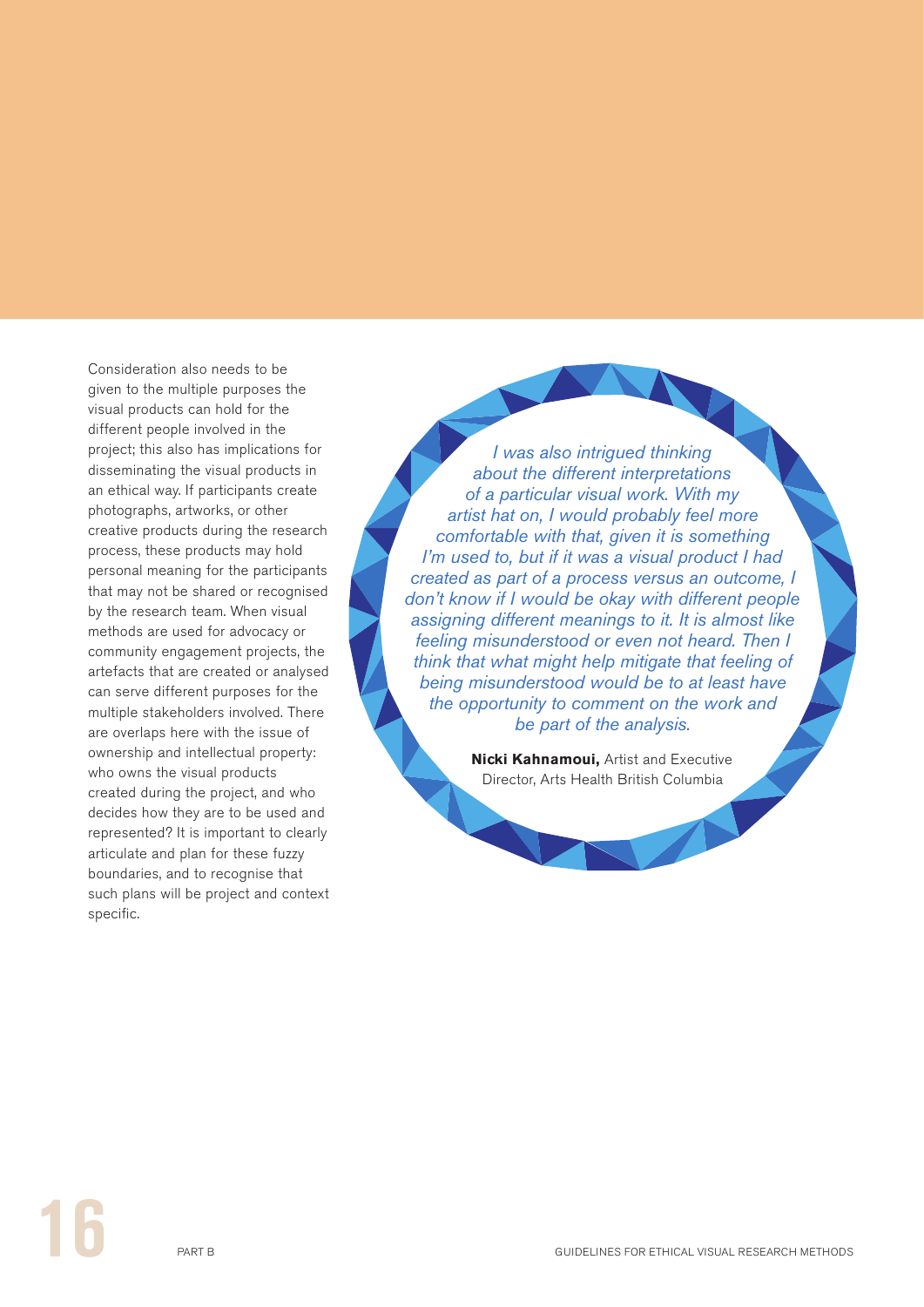#### QUESTIONS FOR CONSIDERATION:

- • Who is involved in the visual project, and what role/s do the different participants play?
- How are the different roles and perspectives defined and articulated? Do all participants understand their roles in relation to the overall project?
- What perspectives do different stakeholders have in terms of the purpose of the research and how the visual data are to be analysed and disseminated? Should these different perspectives be catered for? What impact does this have on participants and researchers? In peer-based research, with participants as investigators, how are conflicting perspectives managed?
- • If the roles that participants/ researchers/others play become blurred, how do researchers recognise and respond to this?
- • If the research involves partner organisations or advocacy groups, should a partnership agreement be created? How will the agreement be modified as the research progresses?
- What impacts do blurred roles have on the ethical conduct of the research, particularly with regard to concluding the project in an ethical manner?

• Can researchers, participants, or others become over-invested in the project? What steps will be taken to manage the expectations of the relevant stakeholders, in particular with co-created works?

#### AUTHORSHIP AND **OWNERSHIP**

The products of visual research methods may be generated via a number of means, including: i) efforts of individual participants, ii) group efforts of participants, or iii) individual, group or organisational efforts that also incorporate contributions from, or collaborations with researchers or artists/practitioners who are not strictly speaking research participants, but who are nevertheless contributing to the research process and the generation of visual material. Consequently visual researchers often face complicated questions relating to authorship and ownership of visual products generated during the research process.

Appropriate acknowledgement of authorship of visual artefacts and agreements about ownership of those artefacts are important for:

i) ensuring the integrity of research processes and maximising the benefits of participation for individuals who agree to be involved in research;

- ii) supporting the development and maintenance of strong research relationships between participants and researchers;
- iii) maximising the richness of insights and contributions that participants might be willing to share as part of the research process; and
- iv) pre-empting possible future resentment or disappointment if participants or contributing artists/practitioners later feel their contributions have been inadequately acknowledged within reporting and dissemination activities, or that their visual materials have been inappropriately publically displayed.

Authorship and ownership are also important considerations in relation to the storage and long-term display of visual products created as part of a research process. For example, if a community group generates a large painting or multiple smaller sculptures during the research process, who owns these? Where will they be stored or displayed during the project? Where will they be stored or displayed after the project completion date? Who decides? These questions are also important to consider in terms of any potential unforeseen and unwanted burden on participants.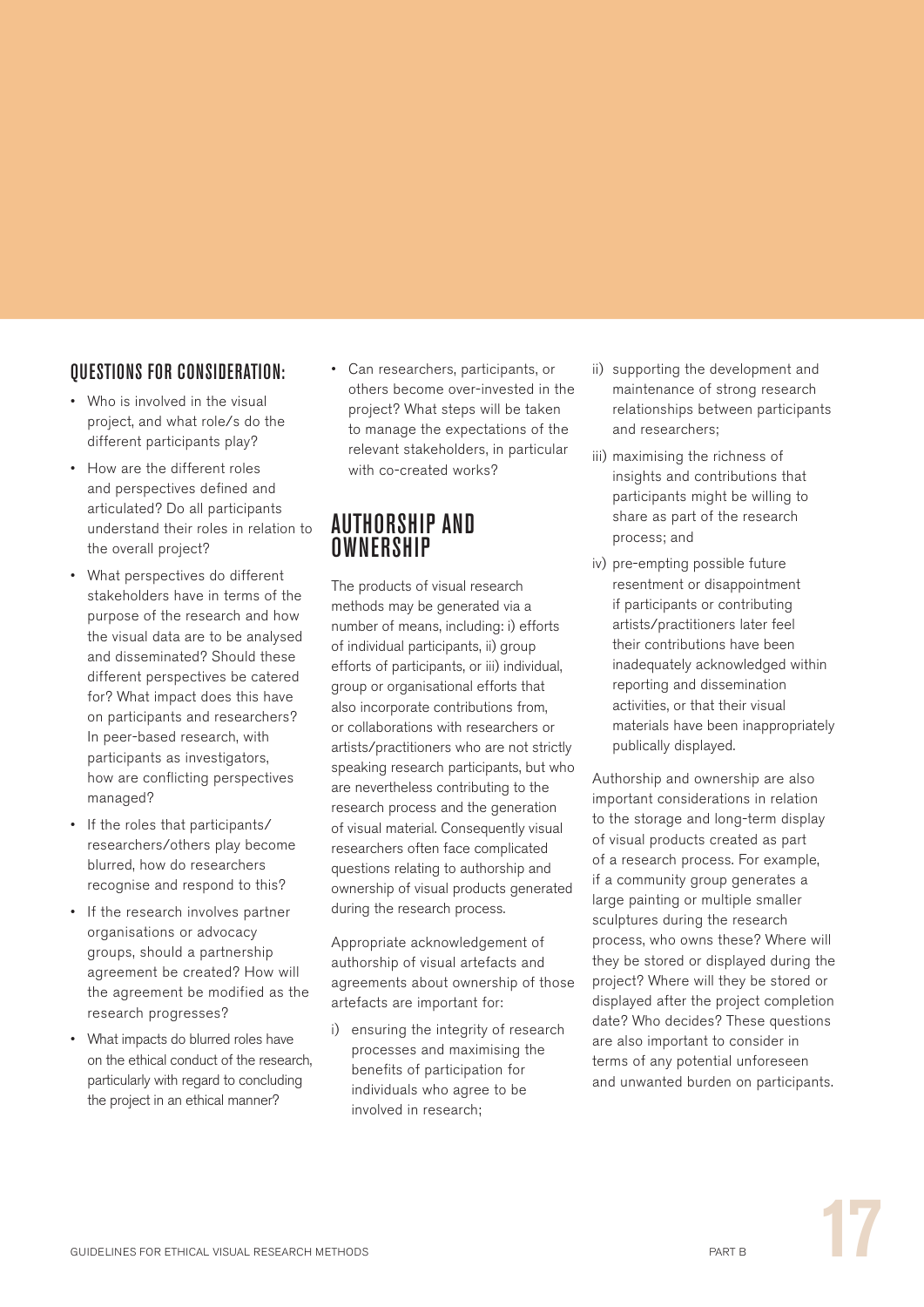*The ethics committee thought it important to make sure I continue to ask permission from participants to exhibit paintings at every stage of the candidature and for all exhibitions. If participants decide to withdraw, paintings will only be displayed to supervisors and will no longer be made accessible to the public. This request from the ethics committee still haunts me and makes me uneasy but I have agreed to comply.*

**Ignacio Rojas,** Visual artist and doctoral researcher

In relation to participant-generated photographs or video footage, these are much more easily duplicated so that participants and researchers might have identical copies where this is deemed to be an appropriate practice for establishing shared ownership. Each party could then use the visual product in different ways. Researchers would obviously be governed by ethics committee approvals relating to publication and display of this material, but guidance or agreements may be necessary to put in place with participants if they are to have a copy of the visual material produced within a research project.

Questions of authorship and ownership also relate to intended or unintended representations and interpretations of visual products. Although copyright is not an ethical issue per se, it is important to consider it in relation to visual products generated as part of a research project.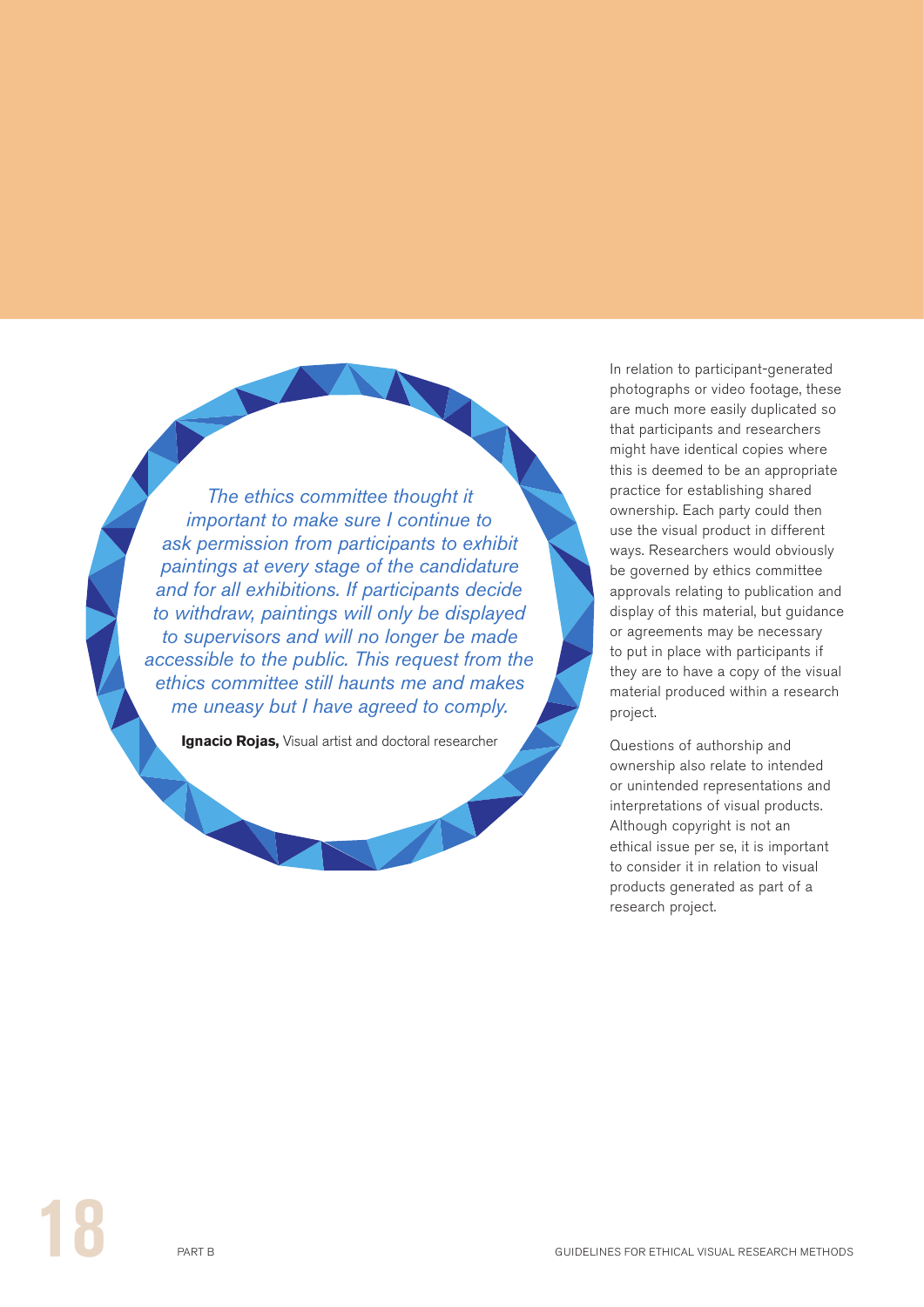#### QUESTIONS FOR CONSIDERATION:

- What protocols are in place to generate, and sustain, a common understanding between researchers and participants around who owns images produced in the course of visual research, who can access them, and who is entitled to disseminate them?
- • When are items generated as part of a visual research process best understood as 'data', 'visual products', 'art' or 'artefacts'? Are these terms interchangeable or mutually exclusive? Are there implications of naming visual objects 'data', 'visual products', 'art' or 'artefacts' for questions of authorship and ownership?
- • Who 'owns' products of the research process, whether visual products or other data relating to those visual products?
- Have appropriate commitments been negotiated with ethics committees, participants and other collaborators about issues of authorship and ownership in relation to visual products and other data generated as part of the research process? Are or should these be documented as part of written consent processes with participants or Memoranda of Understanding with contributing professionals?
- Does the research involve commercial partners who require the use of non-disclosure agreements and/or public reporting? Do any institutional templates exist for generating a Memorandum of Understanding or partnership agreements between project partners in such contexts, and could these be adapted for use?
- What processes are in place for responding to withdrawal from the project of a participant or contributing professional? What agreements have been made or documented about the use of visual products, and their authorship and ownership following participant withdrawal?
- How will authorship and ownership of visual products be acknowledged in project reporting and dissemination?
- Does acknowledgement of authorship/ownership have implications for the privacy, anonymity or confidentiality assurances given to research participants?
- • Would participants or researchers be willing to accept photographs of artistic products, such as paintings or sculpture, as their 'version' of research products to keep, while the other party retains responsibility for storage and display of the primary item?
- Where the visual product can be easily duplicated, for example copies of participant generated photographs or colour photocopies of drawings, would participants or researchers see duplication as an appropriate way to ensure all parties have a copy of the visual product/s?
- • Are there issues to consider in relation to storage and display of visual items that have implications for the privacy of researchers and participants?
- Are there copyright issues relating to the visual materials generated as part of any particular visual research project?

#### REPRESENTATION AND **AUDIFNCES**

Central to visual research projects are decisions about which visual research products will be displayed, how, when, where, and in what contexts. Visual research is often displayed in exhibitions which participants and stakeholders are likely to attend, and may also be displayed in a range of printed, film or web-based formats. Some formats can be novel approaches for communicating research findings. Issues of representation and audience/s are central to all types of dissemination activities in visual research. Each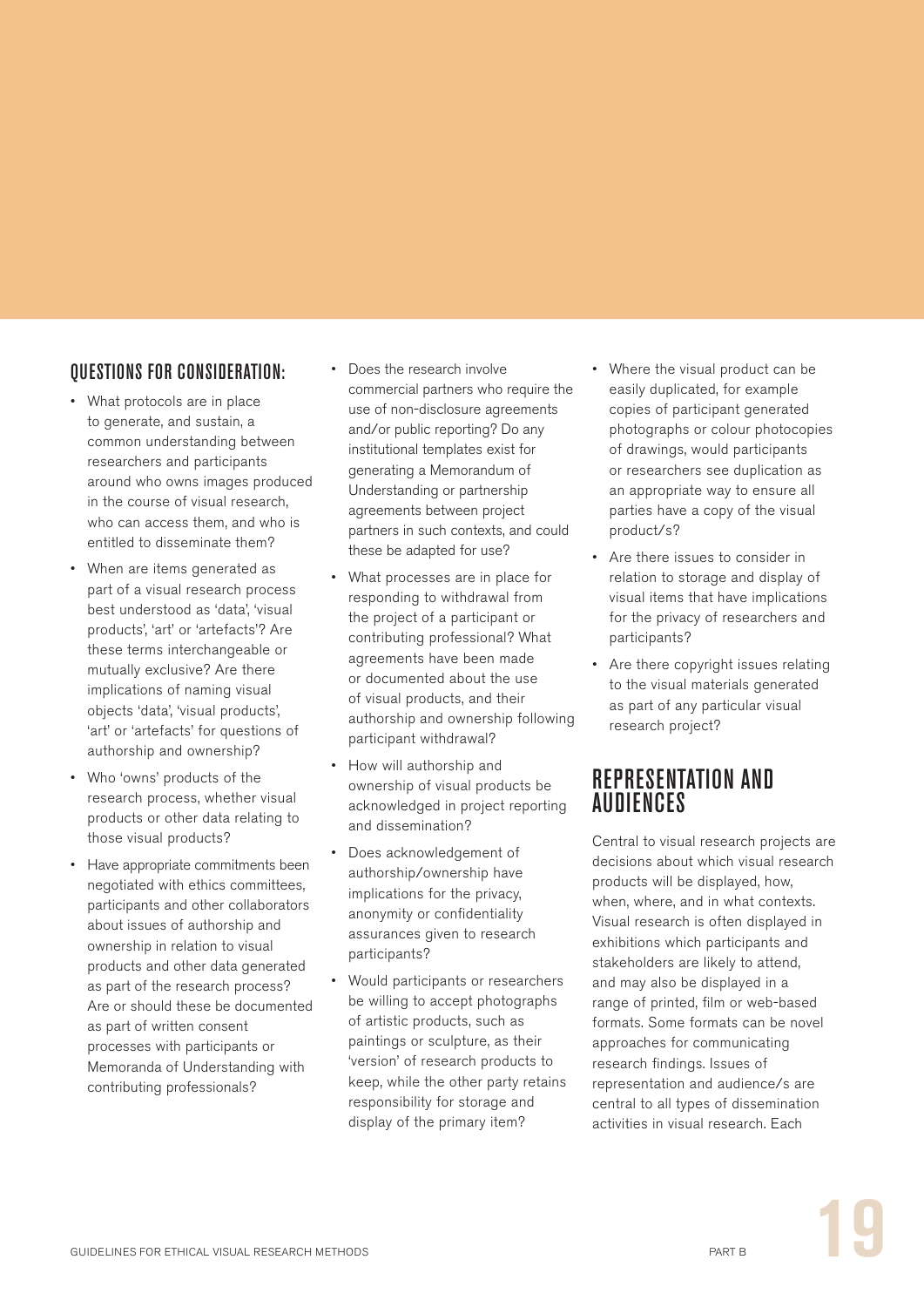format or genre requires careful consideration and planning with respect to implications that relate to research participants or audience/s.

Participants who generate visual materials as part of a research project will likely be invested in shaping the representation/s that they provide; they may also generate their visual research products in ways that are shaped by particular artistic or aesthetic commitments. As part of the analytic process, researchers may be required to engage critically with these representations. Researchers then face the challenging task of representing participants and their visual products as part of a broader reporting of the research findings and outcomes. Researchers need to be mindful that reproducing images, through scanning or cropping, may disrupt or alter the original meaning intended by the producer of the image.

Researchers themselves may also feature in visual research products. Care must be taken in displaying visual representations that may be problematic in the ways they are interpreted by audiences. Visual products themselves may be required to have some artistic or aesthetic merit. All these issues highlight the need to think carefully about how participants represent themselves visually (or anyone or anything else), and how researchers will represent

visual research products and participants or researchers within those products.

Related to this is the issue of using blurring techniques to obscure faces or identifying information prior to public display of visual research products. This can serve as an important and functional tool facilitating ethical display of visual products. However, some scholars find the practice highly problematic, suggesting it reduces the 'authenticity' of the visual and/ or risks dehumanising participants, or denies participants the ability or right to make an informed choice about revealing their identity.

Both anticipated and unanticipated audience/s are also significant contributors to how things are interpreted during dissemination and display, and how visual research products can take on 'a life of their own' once they are shared publicly. Audience members may be able to take visual research products and use them in unintended and unapproved ways.

#### QUESTIONS FOR CONSIDERATION:

- • What are the implications and possible consequences (intended and unintended) of displaying or reproducing visual research products in particular ways and in particular places?
- How can visual findings be represented to avoid stigmatising or distressing participants?
- How might audience/s make alternative interpretations to those intended by research participants or researchers? How might alternative interpretations by audience/s be important, both in beneficial or problematic ways?
- What are the trajectories of visual research products in terms of dissemination and future use? Have these been planned and documented?
- • Have the appropriation and future use of visual products by those outside the research project been considered? For example, images disseminated via the internet or in print could be easily duplicated and reused by others.
- • Have appropriate consent and permission been sought from participants for representation and dissemination of visual research products?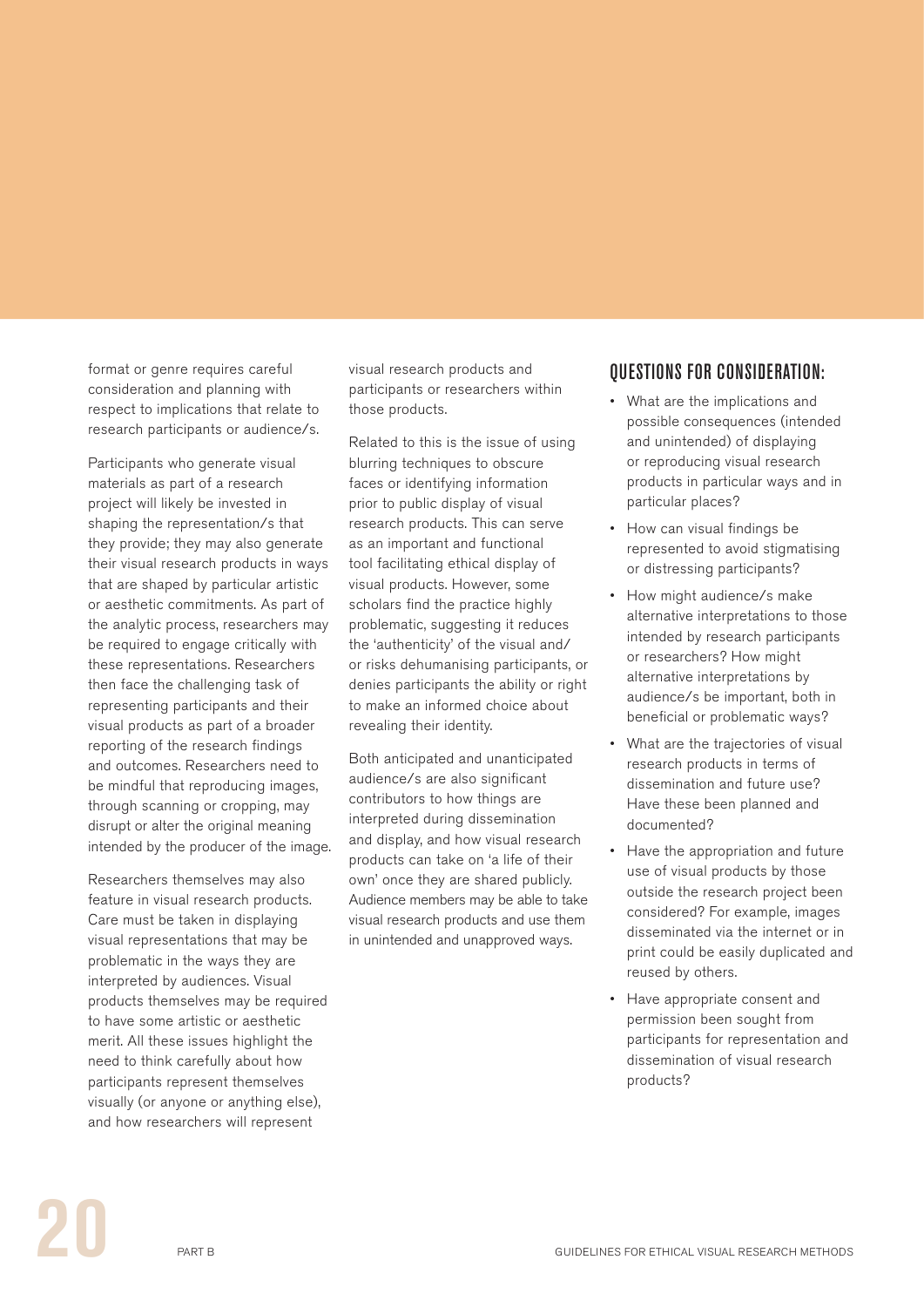• Is it necessary to revisit participants to gain consent and permission if plans for use and dissemination of visual research products change over time?

Our goal in this section has been to identify key ethical challenges that relate to visual research methods. We have provided a range of sensitising and generative questions to aid researchers in the development of robust and ethical visual research projects. While Part B was aimed at researchers, the following section is targeted to ethics committee members when considering and approving visual research projects.

*Much like the 'death of the author' in literature, once an image is released publicly the participant and researcher have little, if any, control over what is independently made of that image by other individuals who may or may not be sympathetic or committed to the research focus at hand or the ethical use of images produced as part of research. While questions associated with researchers' ethical use of images remain significant, questions of what others can make of or do with images once they are publicly disseminated is also important and probably even less considered than other issues.*

> **Sarah Drew**, Qualitative health researcher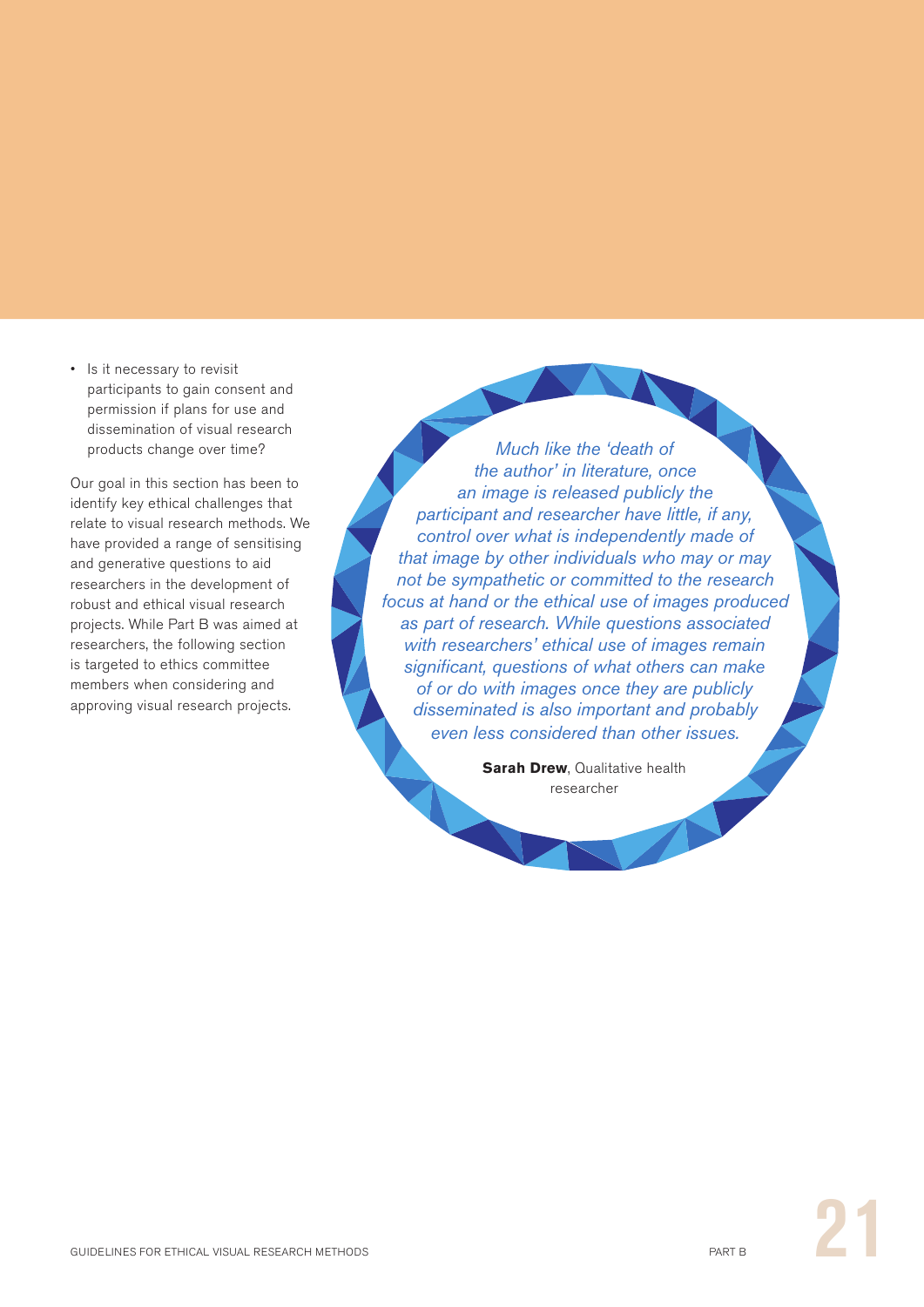# <span id="page-25-0"></span>PART C: PRACTICAL APPROACHES FOR RESEARCH ETHICS COMMITTEES

Research ethics committee members may be unfamiliar with visual research methods and the key ethical issues arising from their use. This section of the guidelines distils six ways of proceeding that may be of assistance during ethics review and approval. These six areas are arranged in chronological order so that ethics committee members can incorporate them into the review process and identify areas where further input from the researcher and/or dialogue may be needed.

We also recommend that ethics committees collaborate with researchers to identify new ethical challenges and solutions as they arise and to consider, on an ongoing basis, the need to obtain appropriate background information on relevant theories and methodologies informing the use and development of visual methods of research. It may also be helpful for research ethics committees to draw upon content experts to assist reviewers in determining the ethically appropriate use of visual methods. This sharing of methodological and ethical expertise between researchers and research ethics committees would ideally take the form of an on-going dialogue where all parties feel able to participate in a collaborative and nonadversarial manner.

The six areas addressed below are:

- • acquiring necessary information about the proposed research
- • asking appropriate questions of the researcher
- • incorporating participant perspectives
- • identifying strategies for handling ethical challenges
- • learning from experience
- • providing resources

#### ACQUIRING NECESSARY INFORMATION ABOUT THE PROPOSED RESEARCH

The most relevant information about a proposed project may be buried in a lengthy protocol so it may be helpful to have a checklist of key information to look for when reviewing projects that employ visual methods.

Some examples of necessary information about the project include:

1) Does the project involve:

- • Researcher selected or generated visual materials?
- • Participant selected or generated visual materials?
- • Co-selected or co-generated visual materials?

It will be important to consider the implications for ownership, authorship, and control of visual materials both during the research process, the dissemination of findings and archiving of materials.

- 2) Will the visual materials used or generated in the project:
	- • Include images that could identify specific individuals or communities?
	- • Include images that might be considered distressing or offensive?

It may be necessary to describe specific risks or possible impacts of participation in the research that are related to the immediate or long term effects of images for participants and for potential audiences of the resulting work.

#### ASKING APPROPRIATE QUESTIONS OF THE RESEARCHER

It is important in many types of qualitative research to think about how the researcher is the research instrument. This is also the case with visual research.

Some examples of appropriate questions to ask about the researcher include:

1) What level of expertise and/or experience does the researcher have with the visual methods being employed?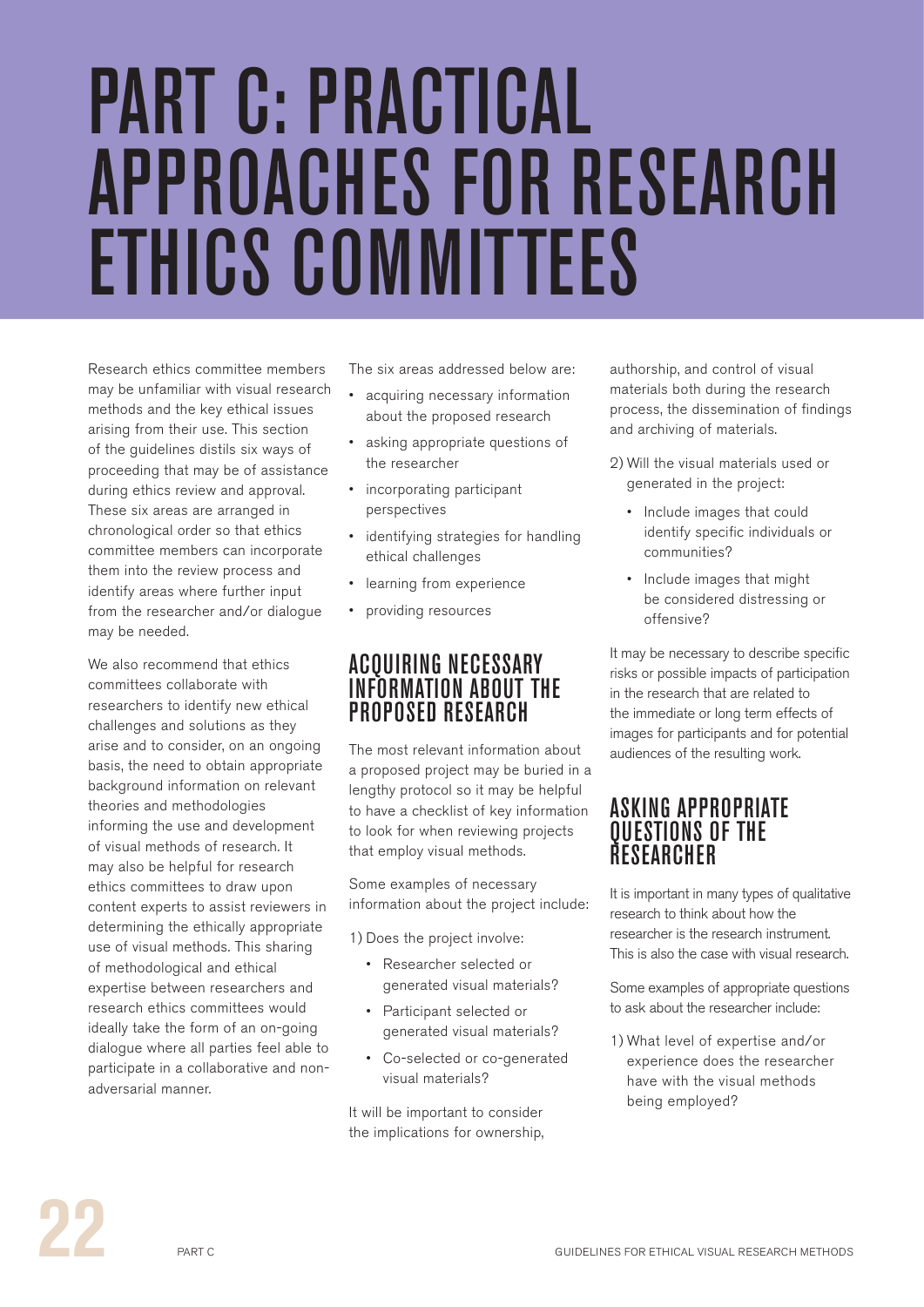- 2) Is there a plan for the researcher to acquire necessary expertise if it is lacking, or to collaborate with others who have the necessary expertise?
- 3) Has the researcher demonstrated that they understand and can address the specific ethical issues that arise with the use of visual research methods?

Now that technology has made it so much simpler to create visual images in daily life, the use of visual methods may appear to require only a minimal level of technical skill. However, there are many issues to consider beyond technical expertise. Researchers and participants must consider if and when it is required or appropriate to obtain permission, how to ensure that only those who have agreed to participate are involved in visual representations and, in some cases, how to remove identifying information to mask the identity of those depicted.

### INCORPORATING PARTICIPANT PERSPECTIVES

Participants' feelings about what they are being asked to contribute is an important but often-overlooked aspect of research. It is perhaps especially important to inquire about this with the use of visual and other

relatively novel methodological approaches, both to ensure that participants' preferences are respected and that they understand what is being asked of them.

Some examples of ways to incorporate participant perspectives include:

1) Ensuring that researchers ask participants whether they agree to the researcher taking photos or videos at different stages of the research process.

Participants' level of understanding and agreement will have clear implications for consent. Checking in with participants should occur regularly throughout a project since it may be that it is only in hindsight that participants can give truly informed consent for use of visual images. Likewise, it should not be assumed that just because the participant has agreed to be the subject of one visual medium, such as photos, they will also agree to being the subject of another, for example, video. There might be a reason that video would be uncomfortable for participants; for example, persons with Huntington disease are often unaware of their involuntary movements and it may come as a difficult surprise to see themselves moving in unexpected ways in video images.

- 2) Providing an opportunity for participants to reflect on the experience of participating in the research:
	- Did the researcher follow through on the agreed process?
	- • Were there any surprises or unexpected consequences (either positive or negative) of participating in the research?
	- Is there anything participants hoped that the study would contribute?

Allowing for participant feedback on the experience of research participation is important for researchers, for research ethics committees and for the broader research community. This is especially so with methods that may be largely unfamiliar to participants. It is often the only way to develop and share appropriate responses to ethical challenges. Further, researchers may find that they glean valuable insights into their work when participants are routinely asked about their experiences. However, this may be a research focus that is more appropriate to some projects than others, and may be able to be incorporated in subtle, minimal ways rather than always seeking extensive and time-consuming feedback as part of formal processes of enquiry.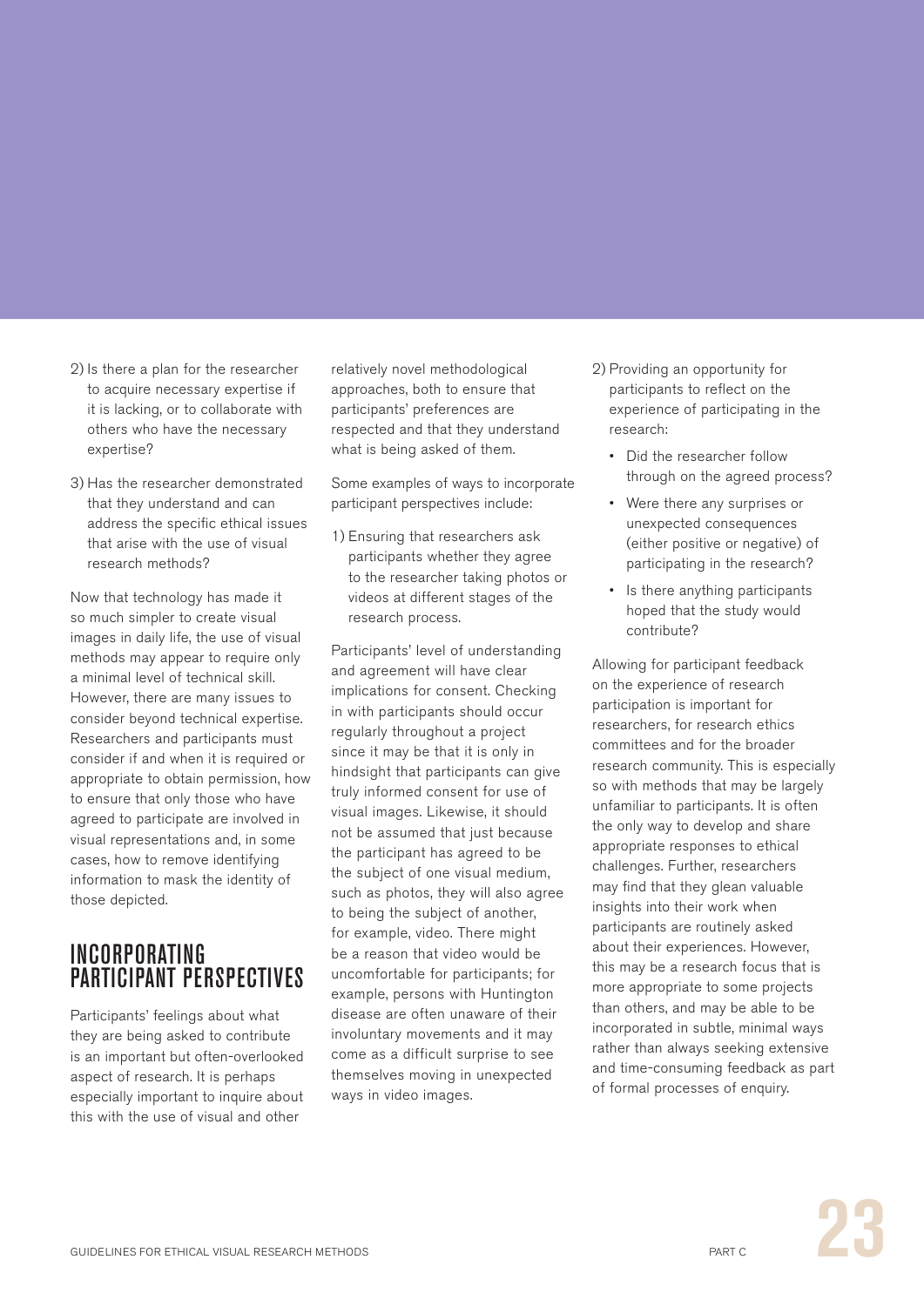#### IDENTIFYING STRATEGIES FOR HANDLING ETHICAL **CHALLENGES**

It is not always enough to point out that certain aspects of research pose an unacceptable risk to participants or others. Research ethics committee members also need to be able to offer helpful advice on how to mitigate possible harms.

Some examples of strategies for handling ethical challenges include:

- 1) Techniques used by researchers to anonymise images include:
	- • Blurring faces
	- • Cropping to remove identifying features
	- • Asking participants to take metaphoric photos versus realistic photos to depict experiences.

Such strategies could be compiled into user-friendly handouts for researchers and ethics committee members dealing with specific topics that frequently arise in visual methods. Publications describing such strategies could be listed in a resource directory available to researchers who are completing ethics review applications. However, it needs to be acknowledged that these strategies may not always be appropriate for researchers or participants.

2) Sharing of platforms that enable secure creation and storage of data within the country of origin.

For example, Fluidsurveys is a Canadian platform for survey research that enables researchers to create surveys and securely store the data in Canada so as to avoid concerns about privacy (as per the U.S. Patriot Act).

## LEARNING FROM EXPERIENCE

Currently there is very little feedback given to research ethics committee members about what happens with the studies they approve. It would be very helpful if research outcomes were documented and all parties could learn from the challenges encountered with visual research methods.

For example, on completion of a study using visual methods:

- • A short participant feedback form could be distributed by researchers so that participants can submit input on their experiences of participating in the study.
- Researchers could write a study completion report documenting any ethically relevant challenges and outcomes.
- • Research ethics committee members could identify what had been learned in terms of how to assess visual methods applications.

Such information could significantly improve the understanding of visual methods amongst researchers and research ethics committee members so that new applications can be assessed more knowledgeably and with greater awareness of participant perspectives.

Most research ethics committees require researchers to prepare and submit an annual report either as part of the annual renewal of ethics approval or once the study is completed. Although the content of these reports is at the discretion of the research ethics committee (as per the Canadian Tri Council Policy Statement 2nd Edition, or Australia's National Statement on ethical conduct in human research), it would seem to offer an ideal opportunity to gather helpful data on the ethical issues arising with use of visual methods. In addition to reporting modifications to research protocols and ethical breaches, this process could be used to obtain reflective feedback on the effectiveness of strategies to promote the ethical conduct of research using visual methods. Researchers could be asked to comment on any impacts of involvement for participants and the ways in which participants have impacted on research processes, especially where these have not been anticipated by researchers and/or research ethics committees.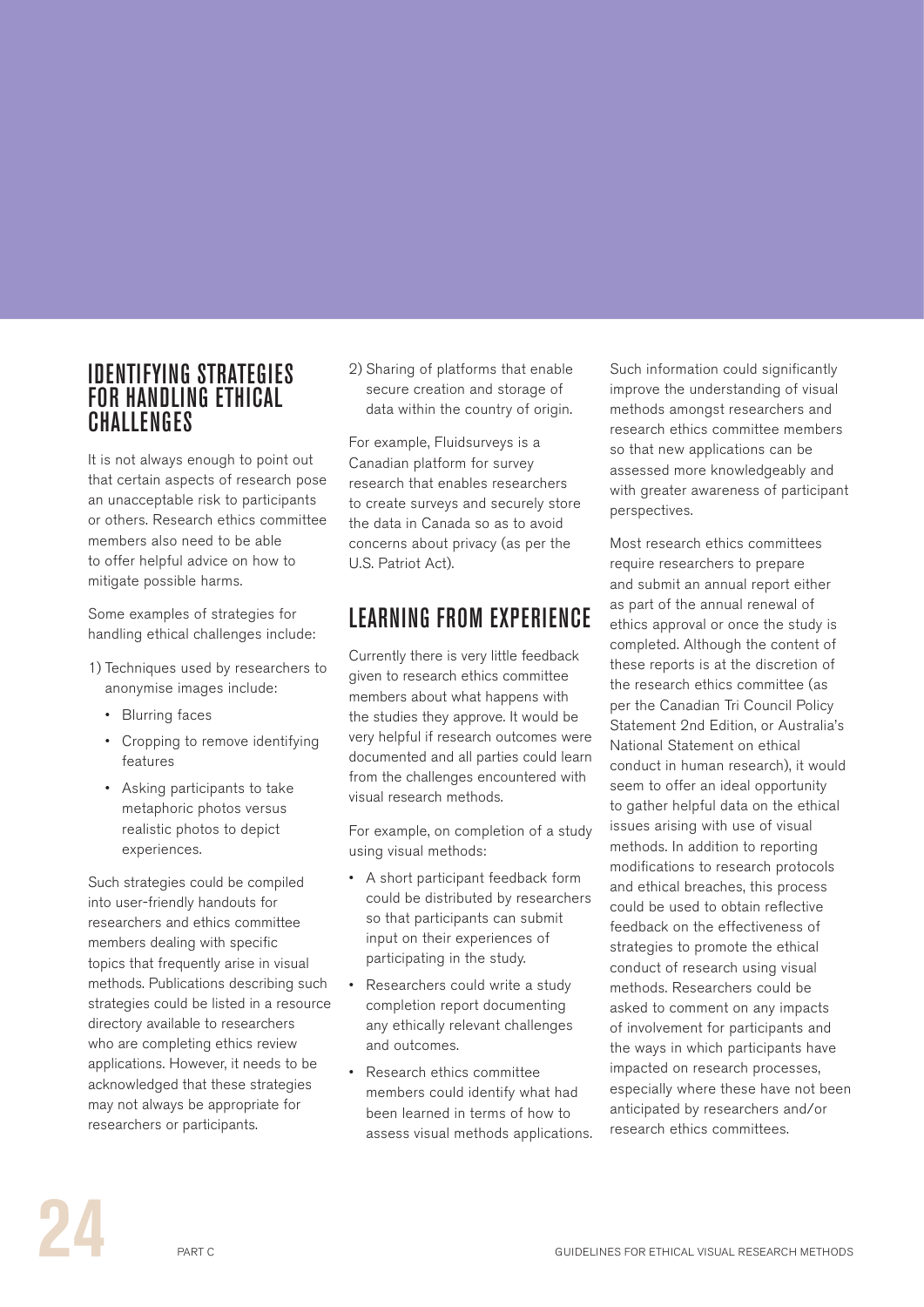# PROVIDING RESOURCES

Research ethics committees need to have access to resources on visual research methods and need to be able to provide these to others concerned with the ethical review of research.

Examples of necessary resources include:

- • Key publications or guides to the use of visual research methods
- • Articles about visual methods that demonstrate rigour and validity of approach in relation to data collection and analysis
- • Discussions of ethical issues that illuminate both procedural ethics and ethics in practice
- • Codes of ethics or practical guidelines being used by others

The aim of this section has been to provide guidance for research ethics committees who consider and approve visual research projects. Our overall aim in these guidelines is to inform both researchers and research ethics committees about ethics in visual research methods, and to encourage dialogue between both groups. It is only through this that we can ensure both methodologically and ethically rich and rigorous visual research.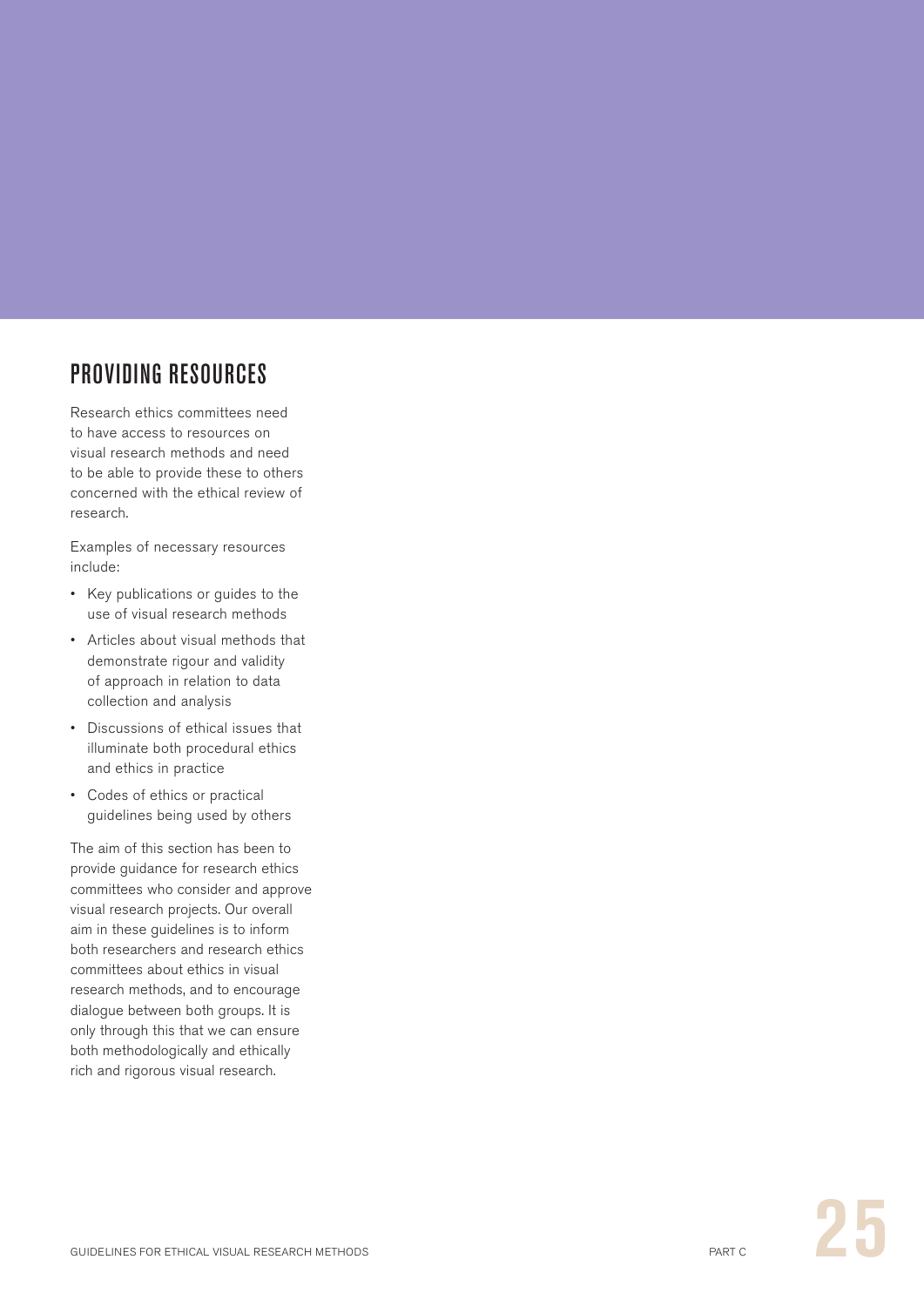# <span id="page-29-0"></span>PART D: RESOURCES

This final section lists resources that we have used and trust that others may find useful. We emphasise that this is not meant to be a comprehensive list but is a starting point for those interested or new to this area. There are additional resources on the Visual Research Collaboratory website (http://vrc.org.au/).

# WEB-BASED MATERIALS

The Research Ethics Guidebook: a resource for social scientists http://www.ethicsguidebook.ac.uk/Visual-methods-101

Ethical considerations in using and archiving audiovisual data http://www.surrey.ac.uk/sociology/research/ researchcentres/caqdas/support/analysingvisual/ethical\_ considerations\_in\_using\_and\_archiving\_audiovisual\_data.htm

Creative Commons is a nonprofit organization that enables the sharing and use of creativity and knowledge through free legal tools. http://creativecommons.org/

#### **National Centre for Research Ethics**

Visual Ethics: Ethical Issues in Visual Research http://eprints.ncrm.ac.uk/421/

Visual Research Ethics at the Crossroads http://eprints.ncrm.ac.uk/535/

Visual Ethics: Developing Good Practice (project report NCRM) http://eprints.ncrm.ac.uk/1673/

#### **Networks and Associations**

Association of Internet Researchers http://aoir.org/

International Visual Sociology Association http://visualsociology.org/

IVSA Code of Research Ethics and Guidelines http://visualsociology.org/about/ethics-and-guidelines.html

International Network for Visual Studies in Organizations http://in-visio.org/2010/04/23/essential-visual-ethicsresource/

Society for Visual Anthropology http://societyforvisualanthropology.org/

Visual Anthropology net http://www.visualanthropology.net/

VANEASA: The Visual Anthropology Network of the European Association of Social Anthropologists http://www.easaonline.org/networks/vaneasa/index.shtml

NAFA: Nordic Anthropological Film Association http://nafa.uib.no/pls/apex/ f?p=123:1:2148586856641793

#### **Research ethics guidelines**

Canadian Tri-Council Policy Statement http://www.pre.ethics.gc.ca/eng/policy-politique/ initiatives/tcps2-eptc2/Default/

Australian National Statement on Ethical Conduct in Human Research http://www.nhmrc.gov.au/guidelines/publications/e72

Emily Carr University of Art & Design, British Columbia, Canada research ethics page - this includes a useful section with templates for obtaining consent for creative research projects http://www.ecuad.ca/research/reb/informed\_consent

Statement of ethical practice for the British Sociological Association: Visual Sociology Group http://www.visualsociology.org.uk/

Ethical Decision-Making and Internet Research: Recommendations from the Association of Internet Researchers Ethics Working Committee http://www.aoir.org/reports/ethics2.pdf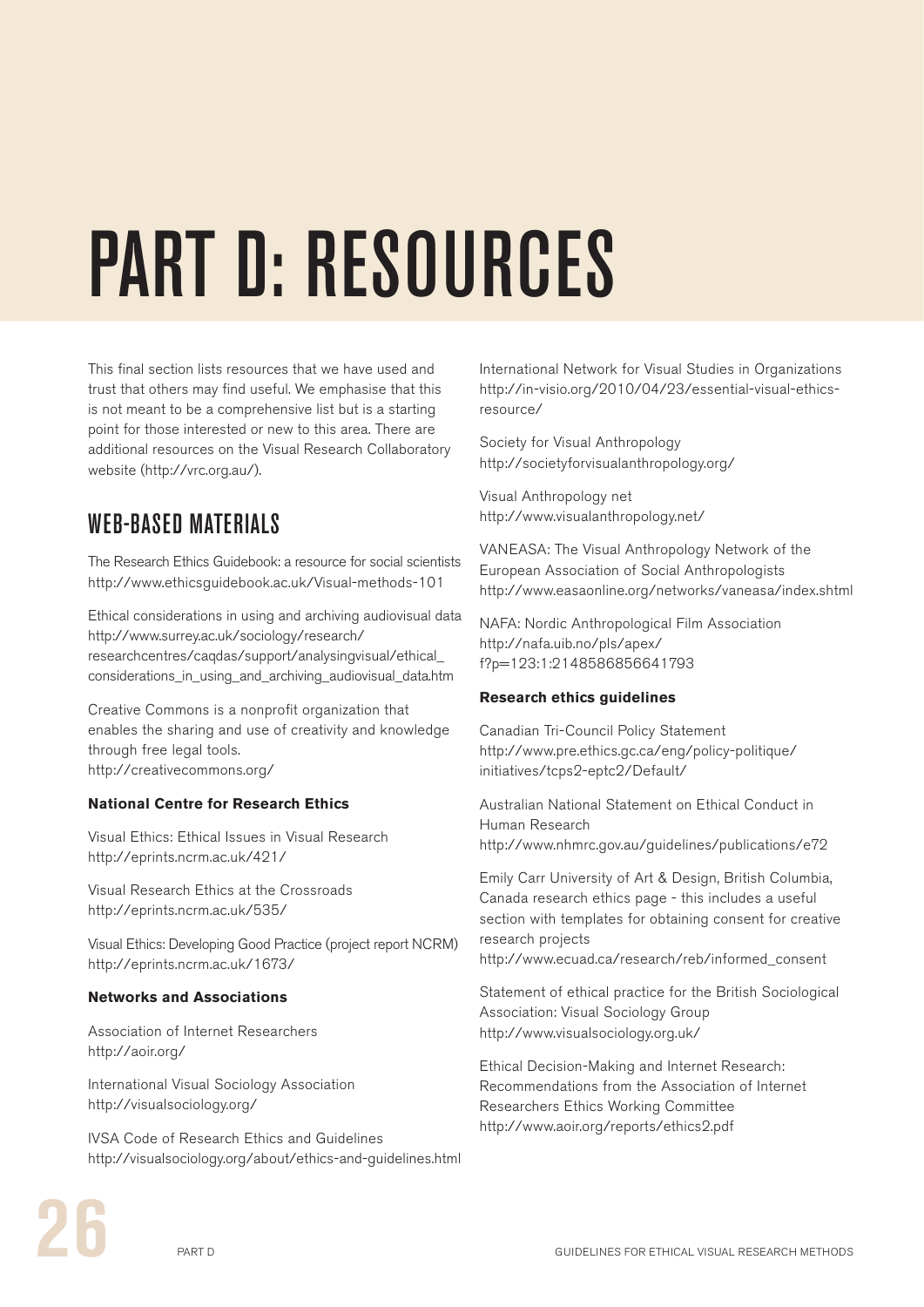# ARTICLES AND BOOK CHAPTERS

Berger, J. and Mohr, J. (1995[1982]) Appearances (Chapter 2) in Berger, J. and Mohr, J. Another Way of Telling. London: Vintage, 81-130.

Boxall, K. and Ralph, S. (2009) Research ethics and the use of visual images in people with an intellectual disability. Journal of Intellectual and Developmental Disability 34(1): 45-54.

Calvey, D. (2013) Covert ethnography in criminology: a submerged yet creative tradition. Current Issues in Criminal Justice. 25(1): 541-550.

Daniels, D. (2008) Exploring ethical issues when using visual tools in educational research (Chapter 9) in Liamputtong, P. (ed) Doing Cross Cultural Research. Springer, Berlin: 119-133.

De Laat, S. (2004) Picture perfect: Ethical considerations in visual representation. Nexus 17: 122-149.

Drew, S. Duncan, R. and Sawyer, S. (2010) Visual storytelling: A beneficial but challenging method for health research with young people. Qualitative Health Research 20(12): 1677-1688.

Gubrium, A., Hill, H. And Flicker, S. (2013) A situated practice of ethics for visual and digital methods in public health research and practice: a focus on digital storytelling. American Journal of Public Health: DOI;10.2105/ APJH.2013.3010

Guillemin, M. & Drew, S. (2010) Questions of process in participant-generated visual methodologies. Visual Studies, 25 (2): 175-188.

Hurdley, R. (2010) In the picture or off the wall? Ethical regulation, research habitus, and unpeopled ethnography. Qualitative Inquiry. 16 (6): 517-528.

Kelly, P., Marshall, S., Badland, H., Kerr,J., Oliver, M., Doherty, A., and Foster,C. (2013) An ethical framework for automated wearable cameras in health behaviour research. American Journal of Preventative Medicine 44(3): 314-319.

Nutbrown, C. (2011) Naked by the pool? Blurring the Image? Ethical issues in the portrayal of young children in arts-based educational research. Qualitative Inquiry 17(3) 3-14 DOI: 10.1177/1077800410389437

Pauwels, L. (2006) Ethical issues of (on-line) visual research. Visual Anthropology 19: 365-369 DOI: 10.1080/08949460600656691

Phelan, S. and Kinsella, E. (2013) Picture this…safety, dignity and voice - ethical research with children: practical considerations for the reflexive researcher. Qualitative Inquiry 19:81 DOI: 10.1177/1077800412462987

Ponic, P. and Jategaokar, N. (2011) Balancing safety and action: Ethical protocols for photovoice research with women who have experienced violence. Arts & Health, 4(3)189-202 DOI:10.1080/17533015.2011.584884

Robson, S. (2011) Producing and using video data in the early years: ethical questions and practical consequences in research with young children. Children and Society 25: pp.179-189. DOI:10.1111/j.1099-0860.2009.00267.x

Wiles, R., Coffey, A., Robison, J. & Heath, S. 2010. Anonymisation and visual images: issues of respect, 'voice' and protection. ESRC National Centre for Research Methods, NCRM Working Paper Series http://eprints.ncrm.ac.uk/1804/1/anonymisation\_and\_ visual\_methods\_working\_paper.pdf

Wang, C, and Redwood-Jones, Y. 2001. Photovoice Ethics: Perspectives from Flint Photovoice. Health Promotion International 13 (1):75-86.

### BOOKS

Azoulay, A. (2008) The Civil Contract of Photography. New York: Zone Books.

Krauss, A and Möntmann, N. (2013). Scandalous: A Reader on Art and Ethics. Berlin, Sternberg Press.

Lambert, J. (2013). Digital Storytelling: Capturing Lives. Creating Community (4th edition) London, Routledge.

Pink, S. (2006) The Future of Visual Anthropology: Engaging the Senses, London, Routledge.

Pink, S. (2007) Doing Visual Ethnography: Images, Media and Representation in Research. Revised and expanded 2nd edition. London, Sage.

Sontag, S. (2003) Regarding the Pain of Others. NewYork, Picador.

Sontag, S. (1990[1977]) On Photography. New York, Anchor Books.

Whiteman, N. (2012) Undoing Ethics: Rethinking Practice in Online Research. Berlin, Springer.